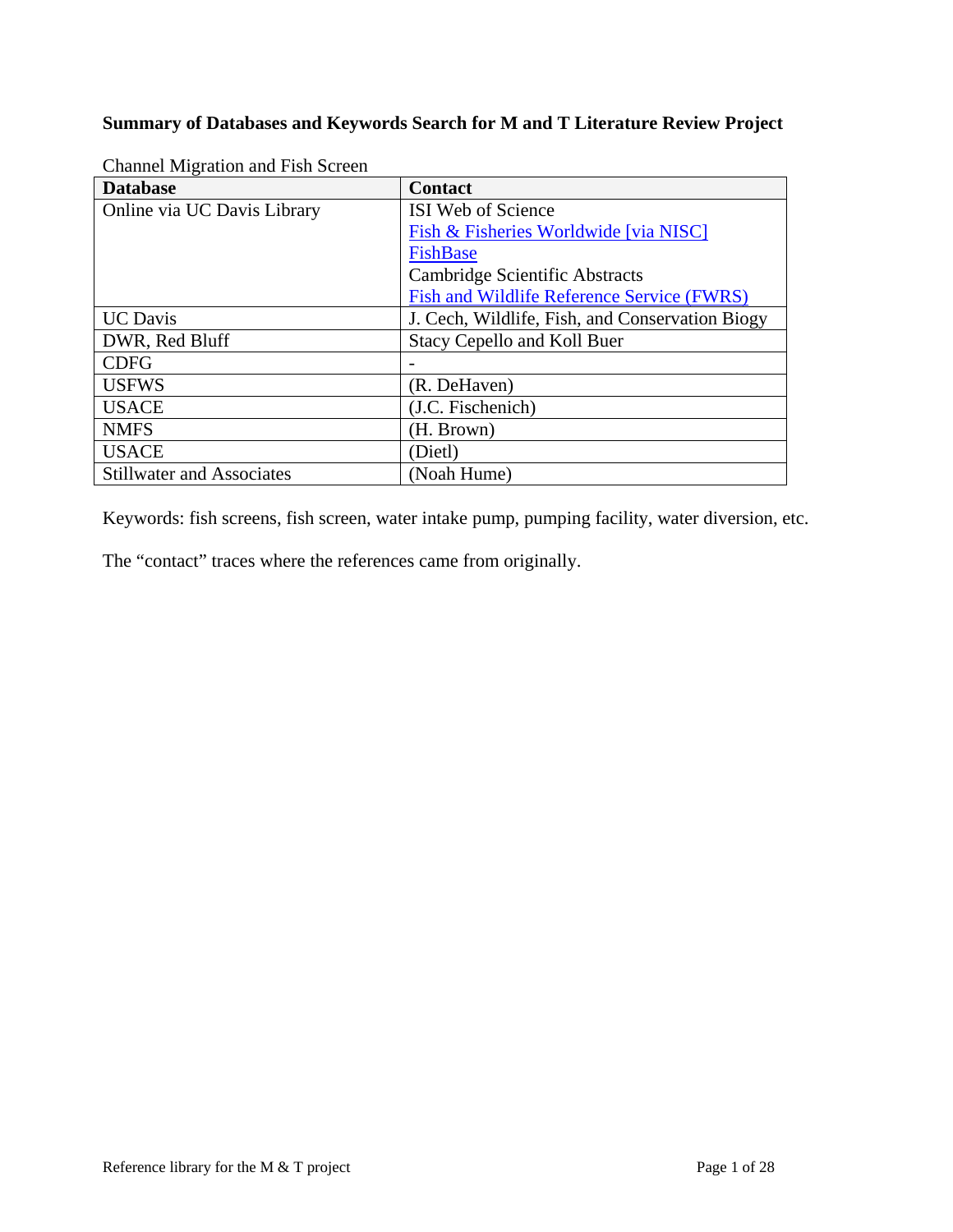## HIGHLY RELEVANT

- Ayres Associates. 1997. Sacramento River Bank Protection Project (SRBPP), Sacramento River and Tributaries Hydrodynamic Modeling of the Sacramento River and Butte Basin from RM 174 to RM 194.
- Balasek, K. M. 1990. Gravel Filtration as an Alternative to Fish Screens. A Thesis Presented to the Faculty of California State University, Chico.
- Brice, J. 1977. Lateral Migration of the Middle Sacramento River, California.
- Buer, K. 1984. Middle Sacramento River Spawning Gravel Study.
- Buer, K., N. Eaves, and J. McMillan. 1984. Middle Sacramento River Spawning Gravel Study, with River Atlas.
- Buer, K. 1985. Executive Summary Sacramento River Spawning Gravel Studies.
- Buer, K., D. Forwalter, M. Kissel, and B. Stohler. 1989. The Middle Sacramento River: Human Impacts on Physical and Ecological Processes Along a Meandering River,. in. Proceedings of the California Riparian Systems Conference Held in Davis, California on September 22-24, 1988: Protection, Management, and Restoration for the 1990's, USDA Forest Service Gen. Tech. Rep. PSW-110, 22-32.
- Buer, K. 1995. Sacramento River Meander Belt Future Erosion Investigation.
- Buer, K. Y., S. Klinsteker, and H. Rainwater. 1998. Draft Sacramento River meander Belt-Future Erosion Study. in.
- California Department of Fish and Game. 1997. Fish Screen Criteria. California Department of Fish and Game.
- California Department of Water Resources, N. D. 1993. M & T Chico Ranch Ground Water Investigation Phase 1.
- California Department of Water Resources, N. D. 1995. M & T Chico Ranch Ground Water Investigation Phase II.
- California Department of Water Resources. 1996. M & T Chico Ranch Conjunctive Use Investigation Phase III.
- California Department of Water Resources. 1997. Draft Report for the Big Chico Creek Watershed Mapping/Geographic Information System Project.
- Darby, S. E., A. M. Alabyan, and M. J. Van de Wiel. 2002. Numerical Simulation Of Bank Erosion And Channel Migration In Meandering Rivers. Water Resources Research 38.
- DFFTCC, and D. F. F. T. C. Committee. 1979. Justification For Proceeding With An Off-River Intake Concept For The Peripheral Canal. Interagency Ecological Study Program for the Sacramento-San Joaquin Estuary, Delta Fish Facilities Technical Committee Working Justification Paper No 1.
- Duan, J. G., S. S. Y. Wang, and Y. F. Jia. 2001. The Applications Of The Enhanced CCHE2D Model To Study The Alluvial Channel Migration Processes. Journal of Hydraulic Research 39:469-480.
- Edwards, B. F., and D. H. Smith. 2002. River Meandering Dynamics. Physical Review e 65.
- Harmon, H., and A. Henderson. 1999. 1997 Sacramento River Aerial Atlas. 1 ed. Draft.
- Jones & Stokes Associates, and Ayres Associates. 1999. Riparian Restoration Site Assessment Report, Sacramento River Restoration Sites.
- Kislingmoller, J. 1992. Lateral Sediment Transport By Bedforms In A Meander Bend. Earth Surface Processes and Landforms 17:501-513.
- Kondolf, G. M. 1993. Glenn-Colusa Fish Screen Improvements Draft Geomophological Investigations. in.
- Larsen, E. W., and S. E. Greco. 2002. Modeling channel management impacts on river migration: A case study of Woodson Bridge State Recreation Area, Sacramento River, California, USA. Environmental Management 30:209-224.
- Larsen, E. W., E. Anderson, E. Avery, and K. Dole. 2002. The controls on and evolution of channel morphology of the Sacramento River: a case study of river miles 201-105.
- Lawler, D. M. 1993. The Measurement Of River Bank Erosion And Lateral Channel Change A Review. Earth Surface Processes and Landforms 18:777-821.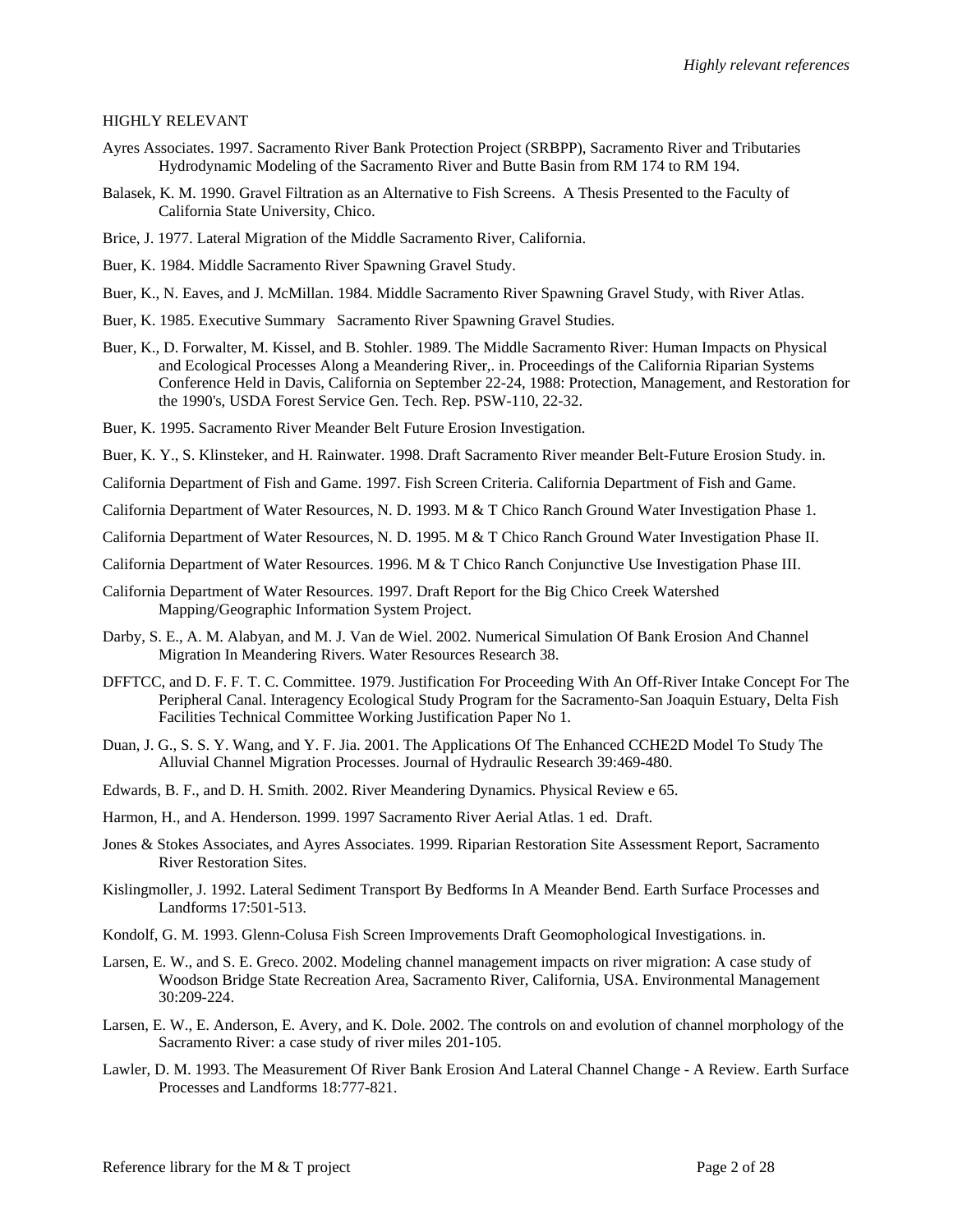- Mosselman, E. 1995. A Review Of Mathematical-Models Of River Planform Changes. Earth Surface Processes and Landforms 20:661-670.
- Nongame Bird and Mammal Section and Wildlife Management Division of the State of California Department of Fish and Game. 1992. Recovery Plan: Bank Swallow (Riparia riparia). in.
- Purkey, D. R., and E. M. Mansfield. 2002. Estimating the Potential for in Lieu Conjunctive Water Management in the Central Valley of California.
- Seminara, G., G. Zolezzi, M. Tubino, and D. Zardi. 2001. Downstream And Upstream Influence In River Meandering. Part 2. Planimetric Development. Journal of Fluid Mechanics 438:213-230.
- US Fish and Wildlife Service. 1984. Sacramento River Chico Landing to Red Bluff Project 1983 Gravel Study. Final Report. in.
- US Fish and Wildlife Service. 1984. Sacramento River Chico Landing to Red Bluff Project 1983 Gravel Study. in Final Report. U.S. Fish and Wildlife Service.
- US Fish and Wildlife Service. 1985. Chico Landing to Red Bluff Project-Gravel Studies. in.
- Water Engineering and Technology. 1988. Geomorphic Analysis of Sacramento River. Draft Phase II Report. Geomorphic Analysis of Reach from Colusa to Red Bluff Diversion Dam River Miles 143 to River Mile 243.
- Water Engineering and Technology. 1988. Geomorphic Analysis of Sacramento River Phase 1 Report. Geomorphic Analysis of Butte Basin Reach, River Mile 174 to River Mile 194.
- Water Engineering and Technology. 1990. Geomorphic Analysis and Bank Protection Alternatives Report for Sacramento River (RM 78-194) and Feather River (RM 0-28).
- Zolezzi, G., and G. Seminara. 2001. Downstream and upstream influence in river meandering. Part 1. General theory and application to overdeepening. Journal of Fluid Mechanics 438:183-211.
- Zolezzi, G., and G. Seminara. 2001. Upstream influence in erodible beds. Physics and Chemistry of the Earth Part B-Hydrology Oceans and Atmosphere 26:65-70.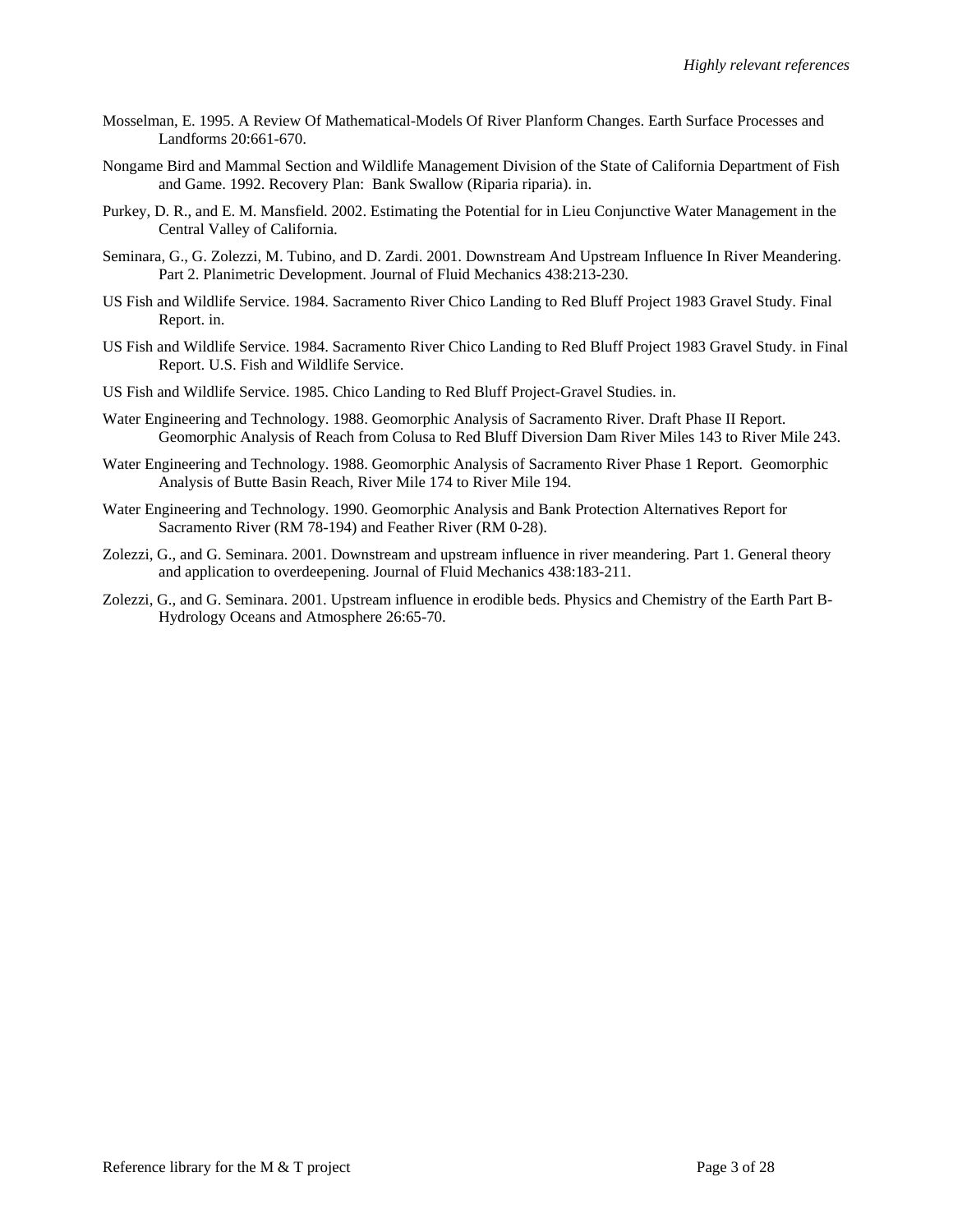## RELEVANT

- Associates, A. 1999. Sacramento River Bank Protection Project (SRBPP), Sacramento River and Tributaries. Pages 1- 9.3 in FINAL REPORT. Ayre Associates, Fort Collings, CO.
- Buer, K. 1994. Sacramento River Bank Erosion Investigation Memorandum Progress Report. in.
- Buer, K., and D. Forwalter. 1994. Sacramento River Bank Erosion Investigation, Red Bluff to Colusa, California.
- Buer, K., K. Weherly, and E. Cockrill. 1994. Use of Alternative Gravel Sources for Fishery Restoration and Riparian Habitat Enhancement, Shasta and Tehama Counties, California.
- Buer, K. 1994. Sacramento River Meander Belt Future Erosion Study. State of California, The Resources Agency, Department of Water Resources, Northern District.
- Buer, K., and e. al. 2001. Geomorphic and Geologic Considerations: Floodplain evolution and historic channel changes on the Sacramento River. in 19th Annual Salmonid Restoration Federation Conference.
- CALFED. 1999. Flow Regime Requirements for Habitat Restoration along the Sacramento River between Colusa and Red Bluff. in. CALFED Bay-Delta Program.
- California Department of Fish and Game. 1985. Memorandum: SCH 83021601- Draft EIR, Sacramento River Chico Landing to Red Bluff Bank Protection Project - Tehama, Glenn, and Butte Counties.
- California Department of Water Resources. 1975. Land Use Changes in the Sacramento River Riparian Zone, Redding to Colusa. in.
- California Department of Water Resources. 1976. Sacramento River, California Chico Landing to Red Bluff.
- California Department of Water Resources. 1979. Observations of Sacramento River Bank Erosion 1977-1979.
- California Department of Water Resources. 1983. Land Use Change in the Sacramento River Riparian Zone, Redding to Colusa A Second Update 1977-1982. in.
- California Department of Water Resources, N. D. 1984. River Atlas Red Bluff / Colusa. Appendix to: Middle Sacramento River Spawning Gravel Study.
- California Department of Water Resources, and Northern District. 1984. Appendix A To: Middle Sacramento River Spawning Gravel Study. in.
- California Department of Water Resources. 1987. State Water Project Future Supply Cottonwood Creek Reformation. The Dipping vat--Schoenfield Project.
- California Reclamation Board. 1986. Environmental Impact Report for the Butte Basin Overflow Area.
- California State University, and Chico-Research Foundation. 1998. Big Chico Creek Watershed Project Stakeholder Inventory of Issues and Concerns DRAFT.
- California State University, and Chico-Research Foundation. 1998. Big Chico Creek Watershed Project Existing Conditions Report Technical Team Administrative Draft.
- Cepello, S. A., Buer, Koll. 1995. Memorandum Report: Sacramento River Meander Belt Future Erosion Investigation.
- Cepello, S. A., and K. Buer. 1995. Sacramento River Gravel Study-Keswick Dam to Cottonwood Creek.
- CH2M Hill, and Resouce Consultants and Engineers. 1993. Sheet Pile Driveability Tests and Well Logging Report: Sacramento River Fisheries Enhancement Structure (Riverbed Gradeint Resoration Facility) Sacramento River Mile 206, California. in.
- Cunningham, J. 1988. Planning to Preserve Riparian Habitat Sacramento River, Colusa to Red Bluff. An Annotated Bibliography.
- Dardeau, E. A., Jr., , K. J. Killgore, Jr., , and A. C. Miller. 1995. Using Riprap to Create or Improve Riverine Habitat,. in. River, Coastal and Shoreline Protection: Erosion Control Using Riprap and Armourstone, John Wiley & Sons Ltd., 609-620.
- Department of the Interior, B. o. L. M. 1986. Sacramento River Area Management Plan.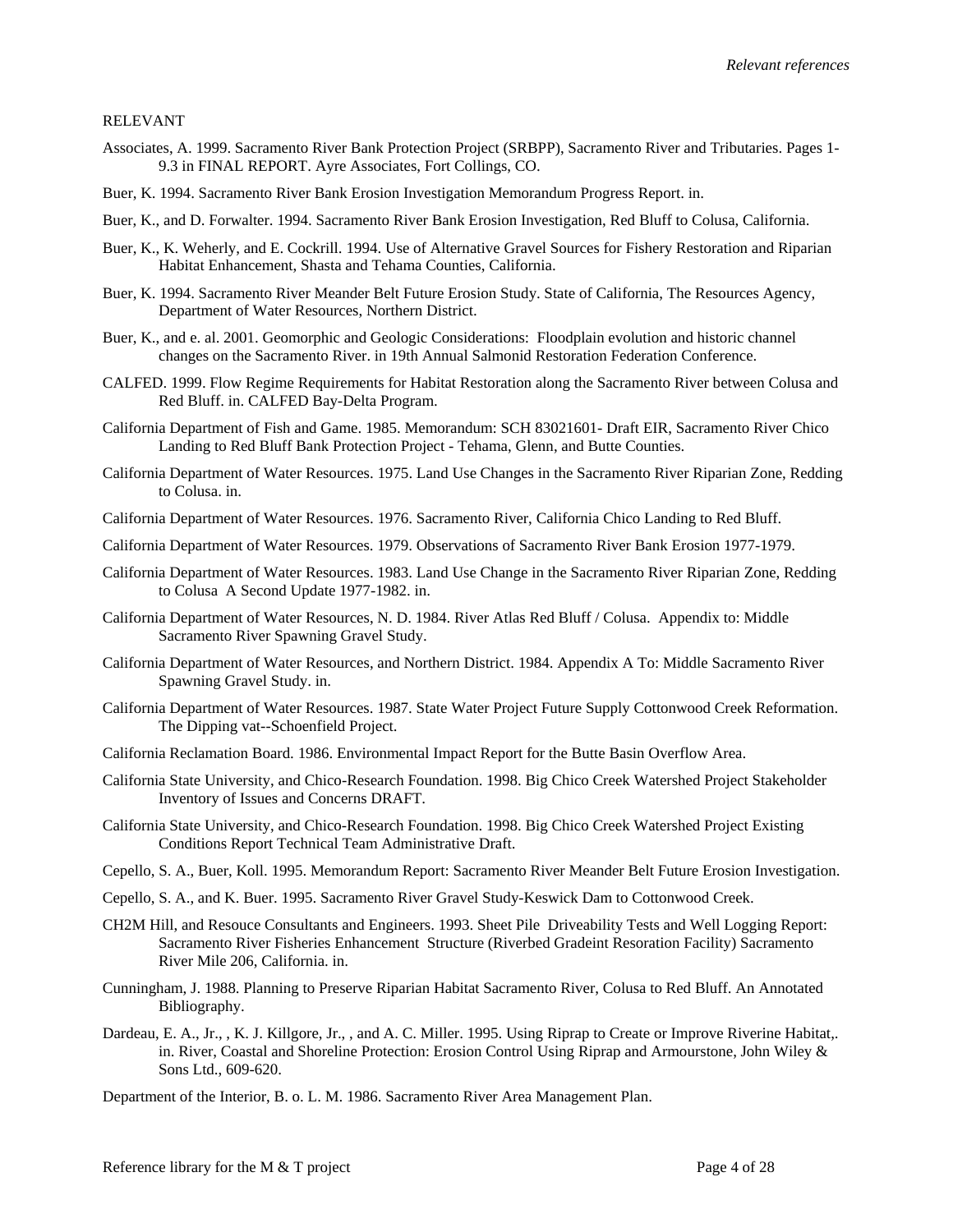- Haley, R., E. S. Smith, and W. F. and Van Woert. 1972. Northern California Investigation: Fish and Wildlife Problems and Opportunities in Relation to Sacramento River Water Developments. Memorandum Report. in.
- Haltiner, J. 1995. Environmentally sensitive approaches to river channel management,. in. River, Coastal and Shoreline Protection: Erosion Control Using Riprap and Armourstone, John Wiley & Sons Ltd., 545-556.
- Harvey, M. D., and C. C. Watson. 1989. Effects of Bank Revetment on Sacramento River, California,. in. Proceedings of the California Riparian Systems Conference Held in Davis, California on September 22-24, 1988: Protection, Management, and Restoration for the 1990's, USDA Forest Service Gen. Tech. Rep. PSW-110, 47- 50.
- Harvey, A. M. 1989. Meanderbelt dynamics of the Sacramento River, California. Pages 54-59 in.
- Jones & Stokes Associates. 1983. Riparian Vegetation Analysis, Upper Sacramento River, California. in.
- Jones & Stokes Associates, and US Fish and Wildlife Service. 2002. Final Finding of no Significant Impact and Environmental Assessment for Proposed Restoration Activities on The Sacramento River National Wildlife Refuge. in.
- Jungwirth, M., O. Moog, and S. Muhar. 1993. Effects Of River Bed Restructuring On Fish And Benthos Of A Fifth Order Stream, Melk, Austria. in. Regulated Rivers, Research and Management, xx, 195-204.
- Larsen, E. W., G. S. Schaldow, and J. F. Mount. 1997. The geomorphic influence of bank revetment on channel migration: Upper Sacramento River, miles 218-206. Pages 1-5 in. International Association for Hydraulic Research.
- Lisle, T., and S. Hilton. 1991. Fine Sediment in Pools: an Index of How Sediment is Affecting a Stream Channel. in.
- Mendenhall, W. D., S. L. Pike, and K. L. Dossey. 1993. Upper Sacramento River Habitat Modeling Progress Report End of Phase I and Appendices A to L. 1 ed.
- Micheli, E. R., and J. W. Kirchner. 2002. Effects Of Wet Meadow Riparian Vegetation On Streambank Erosion. 2. Measurements Of Vegetated Bank Strength And Consequences For Failure Mechanics. Earth Surface Processes and Landforms 27:687-697.
- Micheli, E. R., and J. W. Kirchner. 2002. Effects Of Wet Meadow Riparian Vegetation On Streambank Erosion. 1. Remote Sensing Measurements Of Streambank Migration And Erodibility. Earth Surface Processes and Landforms 27:627-639.
- Parfitt, D. G. 1980. Upper Sacramento River Spawning Gravel Study. in.
- Priestaf, I. G. 1983. Sacramento River Seepage: Alternative Mitigating Measures.
- Richardson, W. R. 2002. Simplified model for assessing meander bend migration rates. Journal of Hydraulic Engineering-Asce 128:1094-1097.
- Sandheinrich, and Atchison. 1986. Environmental Effects of Dikes and Revetments on Large Riverine Systems. in.
- Shields, F. D., Jr. , A. J. Bowie, and C. M. Cooper. 1995. Control of stream bank erosion due to bed degradation with vegetation and structure,. in. Water Resources Bulletin, 31-3, 475-489.
- Solari, L., G. Seminara, S. Lanzoni, M. Marani, and A. Rinaldo. 2002. Sand bars in tidal channels Part 2. Tidal meanders. Journal of Fluid Mechanics 451:203-238.
- Sun, T., P. Meakin, and T. Jossang. 2001. Meander migration and the lateral tilting of floodplains. Water Resources Research 37:1485-1502.
- US Army Corps of Engineers. 1975. Wild, Scenic and Recreational Characteristics- Sacramento River, CA, Keswick Dam to Sacramento.
- US Army Corps of Engineers. 1975. Sacramento river, Chico Landing to Red Bluff, California, Bank Protection Project, final Environmental Statement.
- US Army Corps of Engineers. 1995. Project Study Plan General Reevaluation Study Sacramento River Bank Protection Project, CA. in.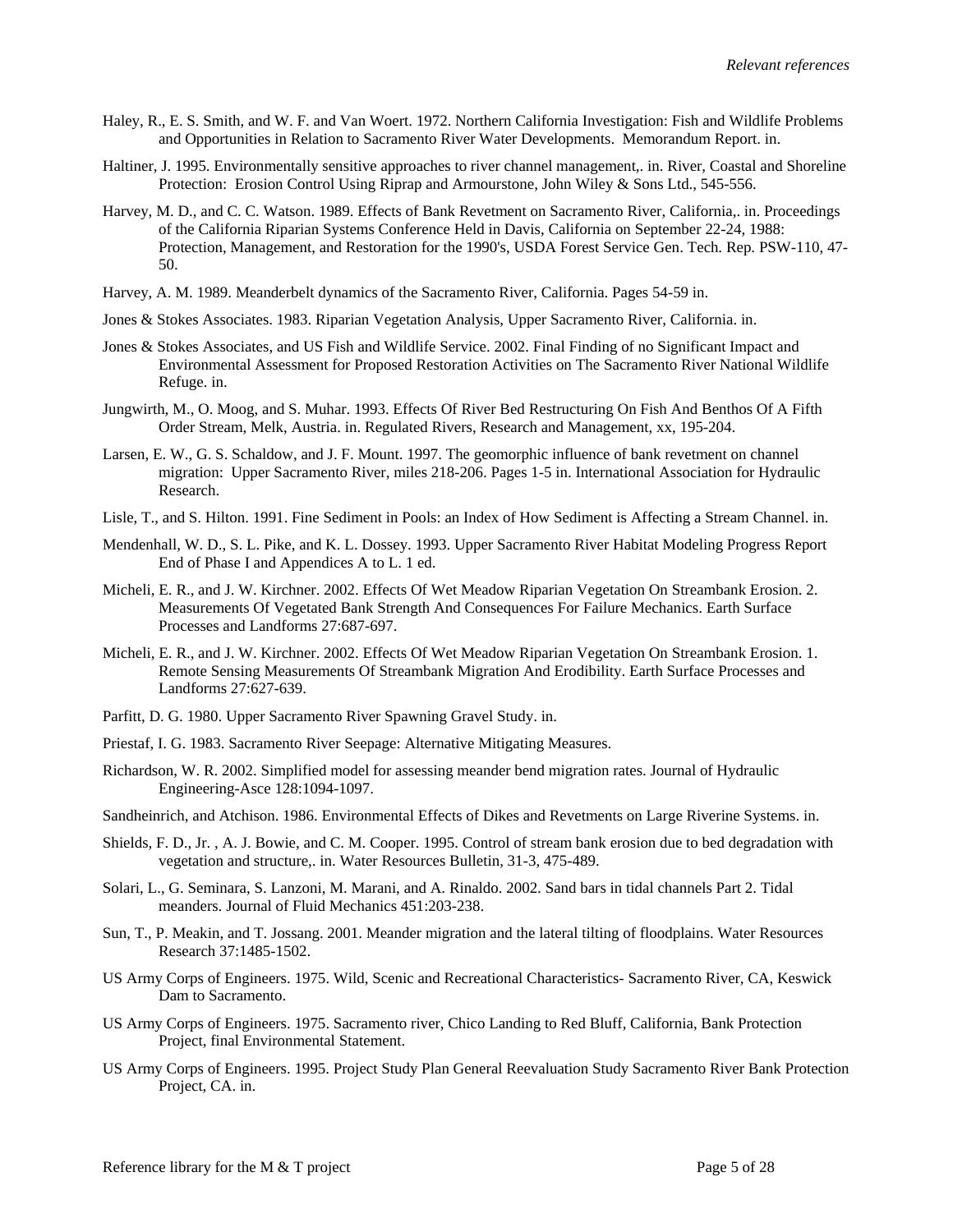US Army Corps of Engineers. 2001. Sacramento Bank Rip-Rap Survey (CD ROM). in.

- US Department of the Interior. 1987. Sacramento River Chico Landing Red Bluff Project 1986 Juvenile Salmon Study. in.
- US Department of the Interior, B. o. R., Mid-pacific Region,. 1998. Hamilton City Pumping plant fish screen improvement project, Sacramento.
- US Fish and Wildlife Service. 1984. Riparian Vegetation Protection Program. An Appraisal Level Study. Sacramento River and tributaries bank protection and erosion control investigation-evaluation of impacts on fisheries. in.
- US Fish and Wildlife Service. 1987. Sacramento River Butte Basin Reach Fall 1986 Spawning Survey, Region One. in.
- US Fish and Wildlife Service. 1989. Environmental Assessment Proposed Sacramento River National Wildlife Refuge.
- US Fish and Wildlife Service. 1992. Shaded Riverine Aquatic Cover of the Sacramento River System: Classification as Resource Category 1 Under the FWS Mitigation Policy. in.
- US Fish and Wildlife Service, and Ducks Unlimited. 1998. Proposed Finding of No Significant Impact Draft Environmental Assessment for the River Vista Unit and Flynn Unit of the Sacramento River National Wildlife Refuge Levee Removal and Floodplain Restoration Projects. 2 ed. in.
- USDA, and US Fish and Wildlife Service. 1989. Proceedings of the California Riparian Systems Conference: Protection, Management and Restoration for the 1990's. in.
- Vanoni, V. A. 1987. Sedimentation Aspects of the Sacramento River between Bend Bridge and Colusa.
- Water Engineering and Technology. 1991. Geomorphic Analysis and Bank Protection Alternatives for Sacramento River, Feather River, Yuba River, Bear River, American River,….. in.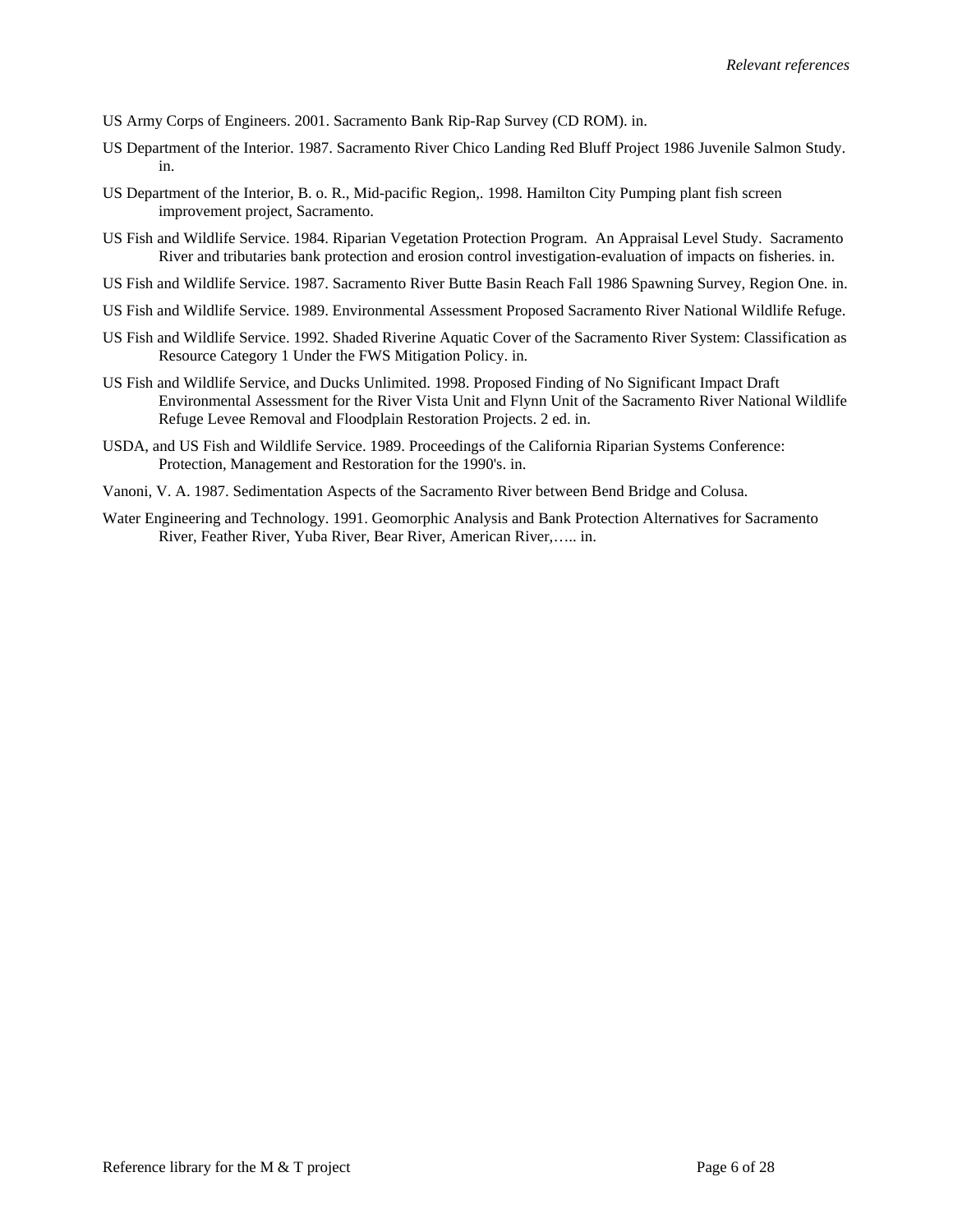## POSSIBLY RELEVANT

- Abt, S. R., T. L. Johnson, C. I. Thornton, and S. C. Trabant. 1998. Riprap Sizing At Toe Of Embankment Slopes. in. Journal of Hydraulic Engineering, 124-7, 672-677.
- Ackers, P., and W. R. White. 1973. Sediment Transport:New Approach and Analysis. Journal of the Hydraulics Division,Proceedings of the ASCE 99,No HY11:2041-2060.
- Ackers, P. 1982. Meandering channels and the influence of bed materials. Pages 389-422 in R. D. Hey, J. C. Bathurst, and C. R. Thorne, editors. Gravel Bed Rivers. John Wiley & Sons, New York.
- Ackers, P., and G. Thompson. 1987. Reservoir sedimentation and influence of flushing. Pages 845-868 in C. R. Thorne, J. C. Bathurst, and R. D. Hey, editors. Sediment Transport in Gravel-Bed Rivers. John Wiley & Sons, New York.
- ACOE. 1998. Office Report Sacramento River Bank Protection Project Contract 42 Review of Habitat Mitigation Commitments. in.
- Adams, R. G., and D. E. Gallo. 2001. Final Report. The Economic Impact on Glenn County of Public Land Acquisition and Habitat Restoration Activities in the Sacramento River Conservation Area.
- Aleviso, B., J. Monroe, P. Fox, K. Levy, R. Nuzum, R. Bailey, R. Fulita, and C. Hanson. 1996. Habitat Restoration in Aquatic Ecosystems: A Review of the Scientific Literature related to the Principles and Pratice of Habitat Restoration.
- Allen, J. R. L. 1971. River and Their Deposits. Science Prog.Oxf. 59:109-122.
- Allen, J. R. L. 1982. Free meandering channels and lateral deposits. Pages 53-100 in Sedimentary Structures: Their character and physical basis, Vol. 2. Elsevier, New York.
- American Fisheries Society. 1982. The Best Management Practices for the Management and Protection of Western Riparian Stream Ecosystems. in.
- Amorocho, J. 1983. Suspended Sediment Studies For The Sacramento River Diversion To The Peripheral Canal. Technical Report 8 - FF/ENG-4ATR/83-8 Interagency Ecological Study Program for the Sacramento-San Joaquin Estuary.
- Anderson, J. 1998. Geologic and Sedimentation aspects of the Aquatic Monitoring and Assessment for the Upper Fall River.
- Andrle, R. 1994. Flow Structure And Development Of Circular Meander Pools. Geomorphology 9:261-270.
- Andrle, R. 1996. Measuring Channel Planform of Meandering Rivers. Physical Geography 17:270-281.
- Annandale, G. W. 1987. River mechanics: a universal approach. Water for the Future: Hydrology in Perspective 164:161-167.
- Anonymous. 1981. Review And Analysis Of Fish Screen Concepts. 1978, Sacramento, California.
- Armanini, A. 1998. Downstream Fining: Variation of bed and sediment load mean diameters due to erosion and deposition processes. Pages 351-359 in P. Billi, R. D. Hey, C. R. Thorne, and P. Tacconi, editors. Dynamics of Gravel-bed Rivers. John Wiley & Sons, New York.
- Armour, C. L., R. J. Fisher, and J. W. Terrell. 1984. Comparison of the Use of the Habitat Evaluation Procedures (HEP) and the Instream Flow Incremental Methodology (IFIM) in Aquatic Analyses.
- Armour, and Taylor. 1991. Evaluation of the Instream Flow Incremental Methodology by USFWS Field Users. in.
- Ayers Associates. 1996. Gradient Maintenance Facility (GMF) Preliminary Design, Cost Comparison, and Habitat Impacts. in.
- Ayres Associates. 1997. Gradient Facility Limited Reevaluation Report: Riverbed Gradient Facility for the Sacramento River at the Glenn-Colusa Irrigation District (GCID) Intake, California 2 ed. in.
- Ayres Associates. 1997. Final Field Reconnnaissance Report Sacramento River Bank Protection Project. in.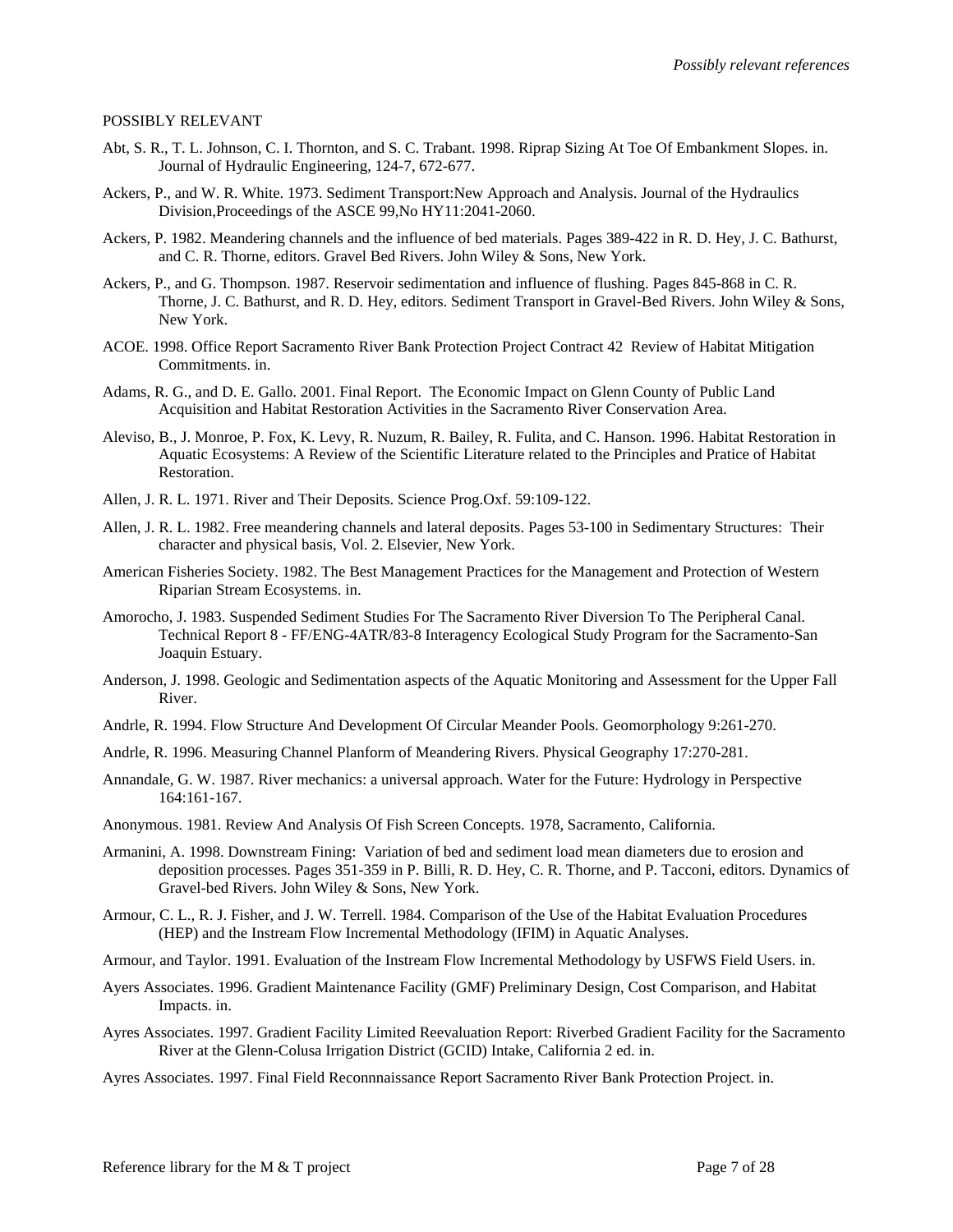- Ayres Associates. 1998. Gradient Facility Risk Assessment Report (Draft). in Riverbed Gradient Facility for the Sacramento River at the Glenn-Colusa Irrigation District (GCID) Intake, California.
- Ayres Associates. 1998. 1998 Hydrographic Resurvey Of The GCID GF Project Reach From RM 202 To RM 206.5.
- Ayres Associates. 1998. Gradient Facility Risk Assessment Report (Draft) Riverbed Gradient Facility for the Sacramento River at Glenn-Colusa Irrigation District (GCID) Intake, California.
- Ayres Associates. 1999. Gradient Facility Project Report Volume I. Riverbed Gradient Restoration Structures for the Sacramento River at the Glenn-Colusa Irrigation District (GCID) Intake, California. DRAFT. in.
- Ayres Associates. 1999. Gradient Facility Project Report Volume II (Appendices). Riverbed Gradient Restoration Structures for the Sacramento River at the Glenn-Colusa Irrigation District (GCID) Intake, California.
- Ayres Associates, and Colorado State University. 1999. Gradient Facility Physical Model Report Riverbed Gradient Facility for the Sacramento River at The Glenn-Colusa Irrigation District (GCID) Intake, California,.
- Ayres Associates, and Colorado State University. 1999. Draft Gradient Facility Physical Model Report Riverbed Gradient Facility for the Sacramento River at the Glenn-Colusa Irrigation District (GCID) Intake, California.
- Bain, and et al. 1999. Trends in Methods for Assessing Freshwater Habitats. in.
- Base, N. D. D. 1997. Draft Handbook Appendix C Sacramento River Geographic Information System. Pages c-1-c-3 in.
- Bates, D. W. 1970. Diversion And Collection Of Juvenile Fish With Traveling Screens. U.S. Fish Wildl. Serv. Fish. Leafl. UNITED STATES DEPARTMENT OF INTERIOR.
- Bates, D. W., E. W. Murphey, and E. F. Prentice. 1970. Design and operation of a Cantilevered traveling fish screen (Model V). in UNITED STATES DEPARTMENT OF INTERIOR - SPECIAL SCIENTIFIC REPORT-FISHERIES | U.S. FISH AND WILDLIFE SERVICE Issue No.608, pp. 6-15; 1970.
- Beak Consultants. 1992. Draft Biological Data Report For the Sacramento River Gradient Restoration Project Glenn County, California. in.
- Beamer, E. M., and Henderson, R.A. 1998. Juvenile Salmonid Use of Natural and Hydromodified Stream Bank Habitat in the Mainstem Skagit River, Northwest Washington,. in. Report prepared for U.S. Army Corps of Engineers Seattle District, Skagit System Cooperative, LaConner, WA.
- Beatty, D. A. 1984. Channel Migration And Incision On The Beatton River Discussion. Journal of Hydraulic Engineering-Asce 110:1681-1682.
- Benjamin, T. S. 1997. Chapter 9: Stablizing and Restoring Streambanks Naturally. in.
- Beschta, R. A., and W. L. Jackson. 1979. The intrusion of fine sediments into a stable gravel bed. J.Fish.Res.Board Can. 36:204-210.
- Beschta, R. L. 1991. Stream Habitat Management for Fish in the Northwestern United States: The Role of Riparian Vegetation. American Fisheries Society Symposium 10:53-58.
- Beschta, R. L., W. S. Platts, and B. Kauffman. 1991. Field Review of Fish Habitat Improvement Projects in the Grande Ronde and John Day River Basins of Eastern Oregon. US Fish & Wildlife:1-53.
- Best, J. L., P. J. Ashworth, C. S. Bristow, and J. Roden. 2003. Three-dimensional sedimentary architecture of a large, mid-channel sand braid bar, Jamuna River, Bangladesh. Journal of Sedimentary Research 73:516-530.
- Bill, A. J., L. A. Brown, and R. A. Steel. 1975. Major Surface Water Development Opportunities in the Sacramento Valley. A Progress Report.
- Black, G., E. Siskiyou Resource Conservation District, CA., , and W. Fish and Wildlife Restoration Program, DC,. 1998. Fish Screen Fabrication and Maintenance Project Located on the

Scott River.

Board of Regents of the University of Wisconsin System. 1997. Restoration & Management Notes. Volume 15 Number 2 Winter 1997.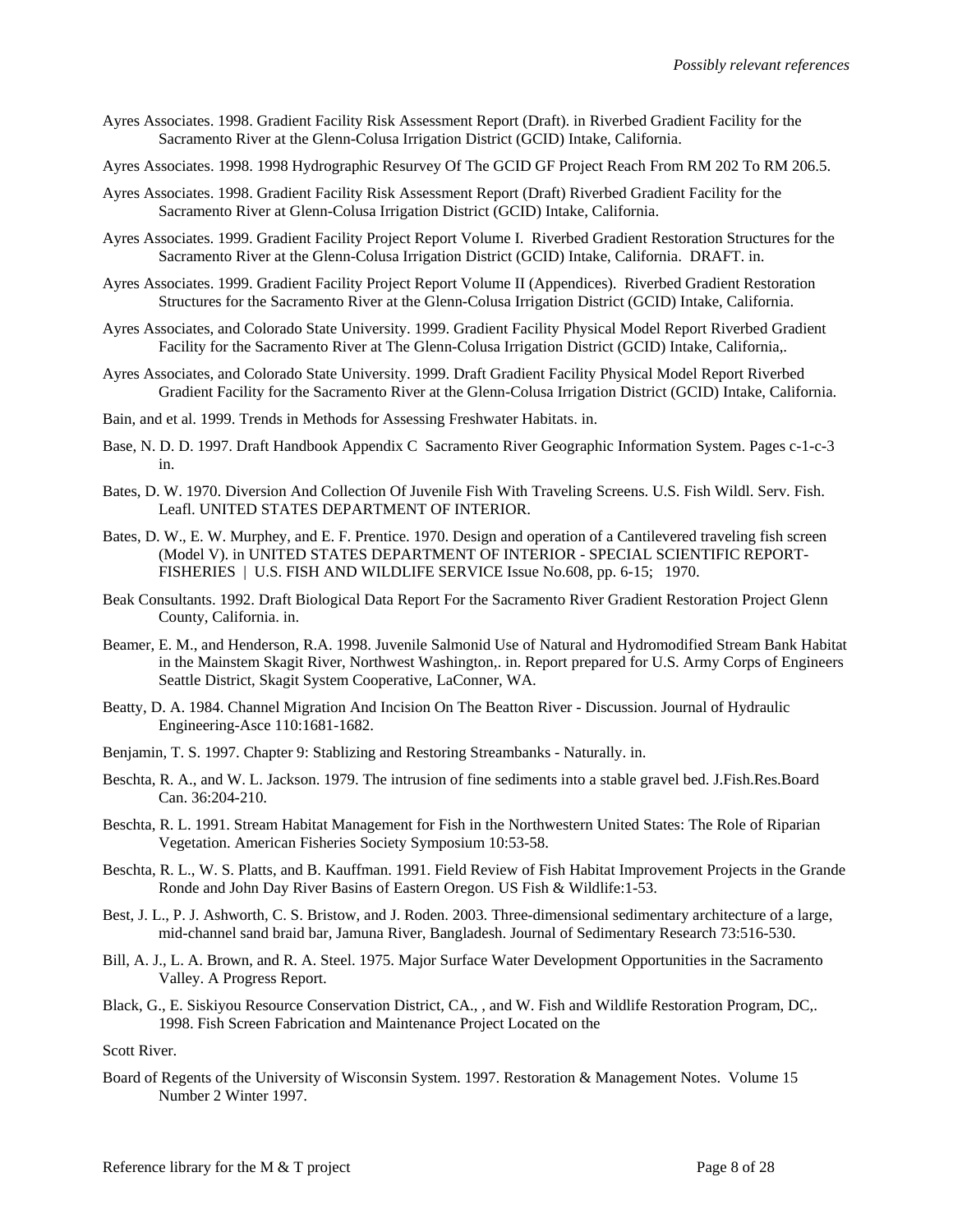- Boeters, R. E. A. M., H. J. Verheij, and M. van der Wal. 1991. Environmental-friendly bank protections,. in. Environmental Hydraulics, Lee & Cheung (eds), Balkema, Rottendam, pp. 1437-1442.
- Bomford, J. A., and M. G. Lirette. 1991. Design, Operation, And Evaluation Of An Inverted, Inclined, Outmigrant Fish Screen. Pages 228-236 in American Fisheries Society Symposium 10. American Fisheries Society.
- Botsford, and Brittnacher. 1997. Viability of Saramento River Winter-Run Chinook Salmon. in.
- Bradley, C. E., and D. G. Smith. 1985. Plains Cottonwood Recruitment and Survival on a Prairie Meandering River Floodplain, Milk River, South Alberta and Northern Montana.
- Bridge, J. S. 1993. Description And Interpretation Of Fluvial Deposits A Critical Perspective. Sedimentology 40:801- 810.
- Brooks, A. P., and G. J. Brierley. 2002. Mediated equilibrium: The influence of riparian vegetation and wood on the long-term evolution and behaviour of a near-pristine river. Earth Surface Processes and Landforms 27:343- 367.
- Brown, M., and Yoshiyama. 1994. Historical Decline and Current Status of Coho Salmon in California. in.
- Buer, K., R. Scott, D. Parfitt, E. Serr, J. Haney, and L. Thompson. 1981. Spawning Gravel Enhancement Studies on Six Northern California Rivers. In: Watershed Rehabilitation in Redwood National Park and Other Pacific Coastal Areas. in.
- Buer, K. 1981. Klamath and Shasta Rivers Spawning Gravel Enhancement Study.
- Buer, K., R. Scott, D. Parfitt, E. Serr, J. Haney, and L. Thompson. 1981. Spawning Gravel Enhancement Studies on Six Northern California Rivers. in.
- Buer, K. 1986. Woodson Bridge State Recreation Area-Palisade Project Field Test, Composition of Eroding Banks.
- Buer, K. 1996. Provident Irrigation District Conjunctive Use Study Phase I.
- Buer, K., and J. Cunningham. 1998. Woodson Bridge State Recreation Area Long-Term Solutions Study. DWR-ND Working Draft.
- Bureau of Reclamation. 1988. Construction of a Fish Screen and Bypass System and a Water Intake Bay Tehama-- Colusa Canal. Final Environmental Assessment and Finding of no Significant Impact.
- Burke, T. D., and Robinson, J. W. 1979. River structure modifications to provide habitat diversity,. in. A National Workshop on Mitigating Losses of Fish and Wildlife Habitats, General Technical Report RM-65, Colorado State University, pp. 556-561...
- Butte Creek Watershed Conservancy. 2000. Butte Creek Watershed Management Strategy.
- Cada, G. F., and M. J. Sale. 1993. Status of Fish Passage Facilities at Nonfederal Hydropower Projects. Fisheries 18:4- 12.
- Cada, G. F. 1998. Efforts to reduce the impacts of hydroelectric power production on reservoir fisheries in the United States. International Review of Hydrobiology 83:43-50.
- Cada, G. F. 2001. The Development Of Advanced Hydroelectric Turbines To Improve Fish Passage Survival. Fisheries 26:14-23.
- CALFED. 1999. Ecological management zone visions. CALFED Bay-Delta Program, Sacramento, CA.
- CALFED. 1999. Ecosystem Restoration Program Plan: ecological management zone visions. CALFED Bay-Delta Program, Sacramento, CA.
- CALFED. 1999. Ecosystem Restoration Program Plan Volume 2 Ecological Management Zone Visions.
- CALFED. 1999. Strategic Plan for Ecosystem Restoration.
- CALFED. 1999. Administrative Draft Interim Report…Sacramento and San Joaquin River Basins Comprehensive Study.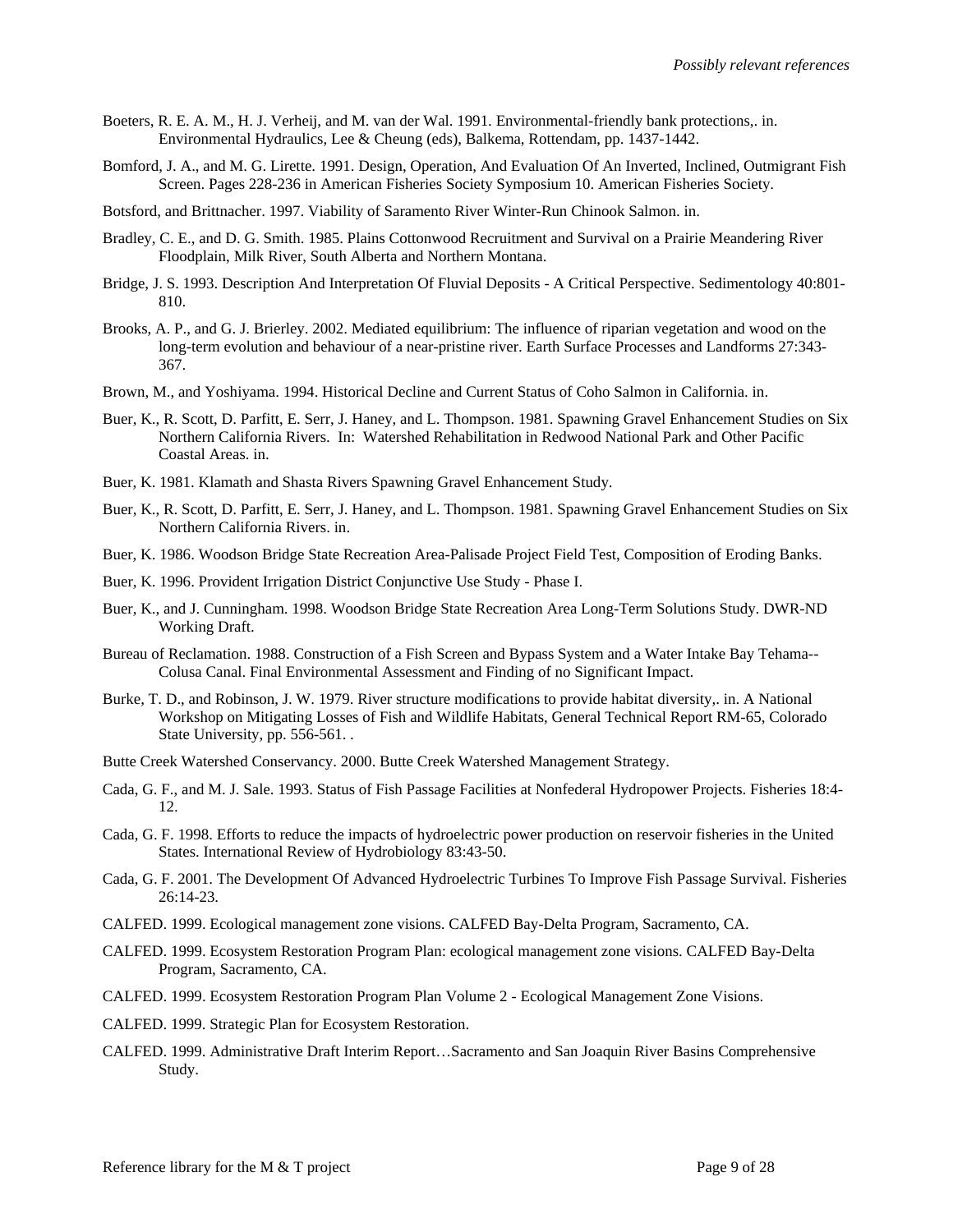- CALFED. 1999. Administrative Draft Interim Report Figures and Appendices….Sacramento and San Joaquin River Basins Comprehensive Study.
- CALFED. 1999. Monitoring, Assessment, and Research on Central Valley Steelhead: Status of Knowledge, Review of Existing Programs, and Assessment of Needs.
- CALFED. 2000. Multi-Species Conservation Strategy.
- CALFED Bay-Delta Program. 1998. Ecosystem Restoration Program Plan Volume I Programmatic EIS/EIR Technical Appendix.
- CALFED Bay-Delta Program. 1998. Ecosystem Restoration Program Plan Volume II.
- California Advisory Committee on Salmon and Steelhead Trout. 1988. Restoring the Balance: California Advisory Committee on Salmon and Steelhead Trout 1988 ANNUAL REPORT.
- California Department of Fish and Game. 1957. The Use of Wire Fyke Traps to Estimate the Runs of Adult Salmon and Steelhead in the Sacramento River. Volume 43. in.
- California Department of Fish and Game. 1981. This is the fourth field study addressing juvenile salmonid bank protection issues funded by the corps. Prior studies are listed under the references and were accomplished by the California Department of Fish and Game in 1981, and U.S. Fish and Wildlife Service in 1984 and 1985. The prior studies focused on fish resource values, diet analyses, juvenile distribution, spawning, and the relationship of juvenile salmon to rock revetment bank protection. in.
- California Department of Fish and Game. 1982. Sacramento River and Tributaries Bank Protection and Erosion Control Investigation - Evaluation of Impacts on Fisheries, Bay-Delta Fishery Project.
- California Department of Fish and Game. 1983. Sacramento River and Tributaries Bank Protection and Erosion Control Investigation - Evaluation of Impacts on Fisheries,. in. Final Report.
- California Department of Fish and Game. 1985. Sacramento River, Glenn to Red Bluff Salmon Spawning Survey, Fall 1985: Synopsis. in, California Department of Fish and Game.
- California Department of Fish and Game. 1985. Riparian Resources of the Central Valley and California Desert: A Report on their Nature, History and Status with Recommendations for their Revitalization and Management.
- California Department of Fish and Game. 1987. Appendix I: CDFG CESA Consultatoin for the SRBPP, RM 0 through 194, in Solano, Sacramento, Yolo, Colusa, Sutter, Butte and Glenn Counties. in.
- California Department of Fish and Game. 1987. Memo to Mr. Raymond E. Barsh, Reclamation Board, From CDFG, Re: CESA Consultation for the SRBPP, River mile 0 through 194, in Solano, Sacramento, Yolo, Colusa, Sutter, Butte and Glenn Counties. in.
- California Department of Fish and Game. 1990. Status and Management of Spring-Run Chinook Salmon.
- California Department of Fish and Game. 1998. Report to the Fish and Game Commission: A Status Review of the Spring-Run Chinook salmon (Oncorhyncus tshawytscha) in the Sacramento River Drainage. 2 ed.
- California Department of Fish and Game. 1998. Establishment of the Wakasagi, Hypomesus Nipponensis, in the Sacramento-San Joaquin Estuary. in.
- California Department of Fish and Game. 1998. Feeding Habitats of Juvenile and Adult Delta Smelt from the Sacramento-San Joaquin River Estuary. in.
- California Department of Fish and Game. 2001. Evaluation of flow fluctuations on the anadromous fish populations in the lower American River. in. Tech. Rept. No. 01-02.
- California Department of Fish and Game. 2001. Evaluation of the Effects of Flow Fluctuations on the Anadromous Fish Populations in the Lower American River. in.
- California Department of Fish and Game Wildlife Conservation Board. 1988. Sacramento River Riparian Atlas Verona to Redding.
- California Department of Forestry and Fire Protection. 1992. Soil Vegetation Survey Index to Resource Inventory Maps.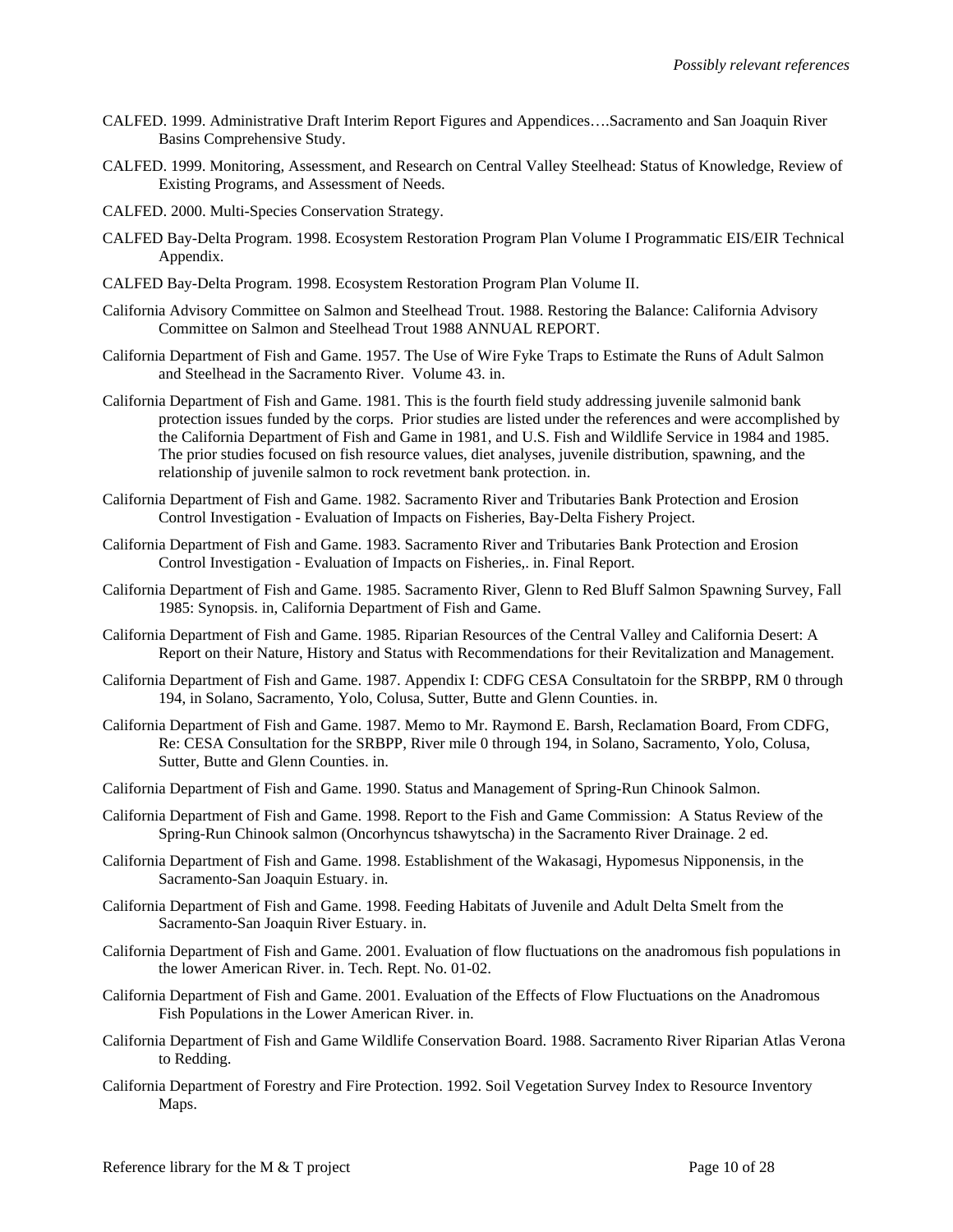- California Department of Water Recourses, N. D. 1997. Palisades Demonstration Bank Protection Project Alteration, Woodson Bridge State Recreation Area, Handbook for Environmental Monitoring.
- California Department of Water Resources. 1977. Comments and Responses to the Initial Study of the Environmental Impacts of the Chico Landing to Red Bluff Bank Protection Project, Sacramento River.
- California Department of Water Resources. 1979. Woodson Bridge State Recreation Area Erosion Study. in California Department of Water Resources.
- California Department of Water Resources. 1979. Land Use Change in Sacramento River Riparian Zone, Redding to Colusa. An Update - 1972 to 1977.
- California Department of Water Resources. 1982. Feasibility Study of the Utility of Hydroacoustic Techniques to Study Fish in the Sacramento River. in.
- California Department of Water Resources. 1985. Sacramento River Spawning Gravel Studies: Executive Summary.
- California Department of Water Resources. 1985. Disposition Form: Sacramento River, Chico Landing to Red Bluff Local Cooperation Agreement; and Letter to Col. Arthur E. Williams , USACE, from General Manager of Dept. Of Water Resources. in.
- California Department of Water Resources, N. D. 1986. Clear Creek Fishery Study.
- California Department of Water Resources. 1987. Sacramento-San Joaquin Delta Atlas. in. California Department of Water Resources.
- California Department of Water Resources. 1987. Land Use Change in the Sacramento River Riparian Zone, Redding to Colusa. Third update - 1982 to 1987.
- California Department of Water Resources. 1990. Comprehensive Biological Mitigation Plan: Los Banos Grandes Facilties.
- California Department of Water Resources. 1990. Historic Sacramento River Temperature Data, Keswick To Butte City Memorandum Report. in.
- California Department of Water Resources. 1998. Woodson Bridge State Recreation Area Long-Term Solutions Study, Working Draft. in. California Department of Water Resources.
- California Department of Water Resources, N. D. 1998. Aquatic Monitoring and Assessment for the Upper Fall River. Memorandum Report.
- California Department of Water Resources Sacramento, C. 1990. Riparian Forests of the Sacramento Valley, California.
- California Partners in Flight and Riparian Habitat Joint Venture. 1998. The Draft Riparian Bird Conservation Plan: A Strategy for Reversing the Decline of Birds and Associated Riparian Species in California.
- California Regional Water Quality Control Board, C. V. R. 1998. Sacramento River Watershed Program Toxicants in Surface Waters of the Sacramento River Watershed.
- California State Coastal Conservancy. 1994. Options for Wetland Conservation A Guide for California Landowners.
- California State Reclamation Board. 1987. Final Sacramento River Bank Protection Project Phase II, Unit 41A Environmental Impact Report. in.
- California State University at Chico, and California State University at Fresno. 1979. Central Valley Riparian Mapping Project.
- California Trout, I. 1999. California Trout Conservation Plan for the New Millenium. California Trout.
- Carling, P. A. 1984. Deposition of fine and coarse sand in an open-work gravelbed. Can.J.Fish.Aquat.Sci. 41:263-270.
- Castleberry, e. a. 1991. Growth, condition, and physiological performance of juvenile salmonids from the lower American River. in.
- Cederholm, Bilby, Bisson, Bumstead, Fransen, Scarlett, and Ward. 1997. Response of Juvenile Coho Salmon and Steelhead to Placement of Large Woody Debris in a Coastal Washington Stream. in.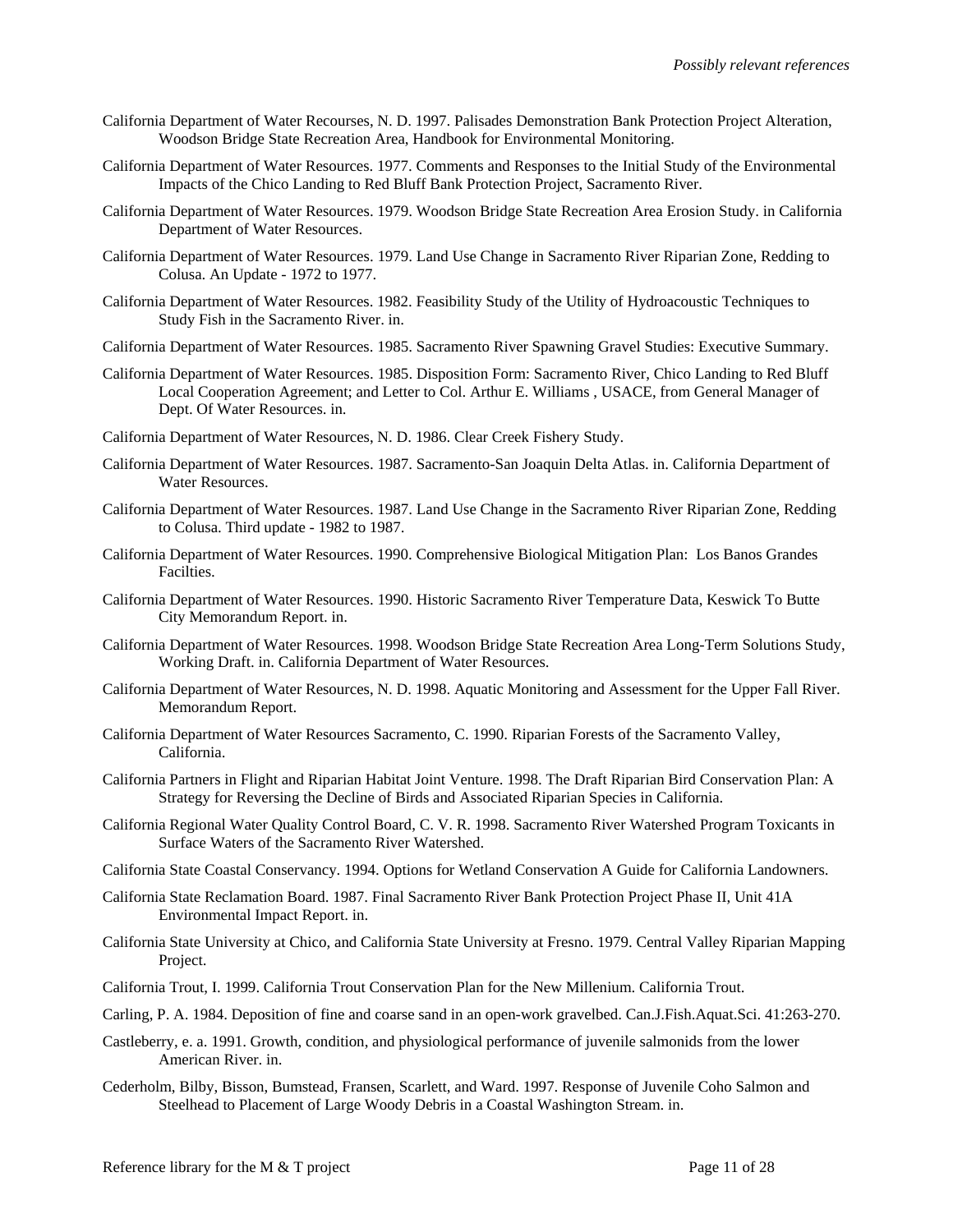- Center for Environmental and Water Resources Engineering. 1997. Sacramento River Temperature Modeling Project. in.
- CH2M Hill. 1993. Assessment of Big Chico Creek Salmon and Steelhead Production.
- Chadwick, H. K. 1978. Fisheries issues related to water development in the Sacramento-San

Joaquin Estuary, California.

- Chamberlain, F. W., and M. S. Meyers. 1995. A Case Study of the Use of Riprap in Rochester, Minnesota,. in. River, Coastal and Shoreline Protection: Erosion Control Using Riprap and Armourstone, John Wiley & Sons Ltd., 591-605.
- Chapman. 1988. Critical Review of Variables Used to Define Effects of Fines in Redds of Large Salmonids. in.
- Clark, R. D., and J. J. Strong. 1991. Factors Affecting Performance Of The Glenn-Colusa Fish Screen.
- Clay, C. H. 1995. Design of Fishways and Other Fish Facilities. Lewis Publishers, Boca Raton, FL.
- Collins, B., Robert Kano, Marty Gingras and Robert Fujimura. 2002. Hydroacoustic Monitoring of Fish Movement in Clifton Court Forebay Outlet Channel. Interagency Ecological Program for the San Francisco Estuary.
- Collis, B., and Crain. 1995. Changes in Catch Rate and Diet of Northern Squawfish Associated with the Release of Hatchery-Reared Juvenile Salmonids in a Columbia River Reservoir. in.
- Committee, D. F. F. T. C. 1979. Justification For Abandonment Of Further Consideration Of The Filtration Concept For An Intake Facility For The Peripheral Canal. Interagency Ecological Study Program for the Sacramento-San Joaquin Estuary, Delta Fish Facilities Technical Committee Working Justification Paper No.

Consultants, B. 1992. Migration Rates and Timing of Sacto River Winter-Run Chinook Salmon in CA. in.

CORBETT, R. 1997. Towards a better understanding of rivers. in.

Corley, D. 1963. Salmon, Steelhead... A Fish Screen. in IDA. FISH AND GAME DEPT. 1963. 15/6/ 3-7. ILLUS.

CRA. 1972. Standard for Encroachment: Bank Protection Guide; Supplement No. 1.

- CRA. 1974. Levee Encroachment; Guide for Vegetation on Project Levees.
- Crosato, A. 1989. Meander Migration Prediction. in.
- Cuplin, P. 1978. The Use of Large Scale Color Infrared Photography for Stream Habitat Inventory.
- Daniels, M. D., and B. L. Rhoads. 2003. Influence Of A Large Woody Debris Obstruction On Three-Dimensional Flow Structure In A Meander Bend. Geomorphology 51:159-173.
- Danley, M. L., S. D. Mayr, P. S. YOUNG, and J. J. CECH. 2002. Swimming Performance And Physiological Stress Responses Of Splittail Exposed To A Fish Screen. in North American Journal of Fisheries Management 22(4): pp. 1241-1249; 2002.
- Davis, and Altacal Audubon Societies. 1976. Abstracts from the Conference on the Riparian Forests of the Sacramento Valley.
- Davis Audubon Society, and Institute of Ecology University of California at Davis. 1977. Riparian Forests in California, Their Ecology and Conservation.
- De Visser, A., and R. Boeters. 1997. Designing ecologically-sound banks along navigation canals. in. Pages 498-503 in S. S. Y. Wang, editor. Environmental and coastal hydraulics: protecting the aquatic habitat. Volume 1: Proceedings of Theme B. Water for a changing global community. The 27th Congress of the International Association for Hydraulic Research. American Society of Civil Engineers, New York.
- Deas, M. L., C. L. Lowney, and G. K. Meyer. 1997. Sacramento River Temperature Modeling Project Executive Summary -.

Deer Creek Watershed Conservancy. 1998. Deer Creek Watershed management Plan.

Deibel, R., and F. Michny. 1986. Sacramento River Butte Basin Reach Salmon Spawning Study.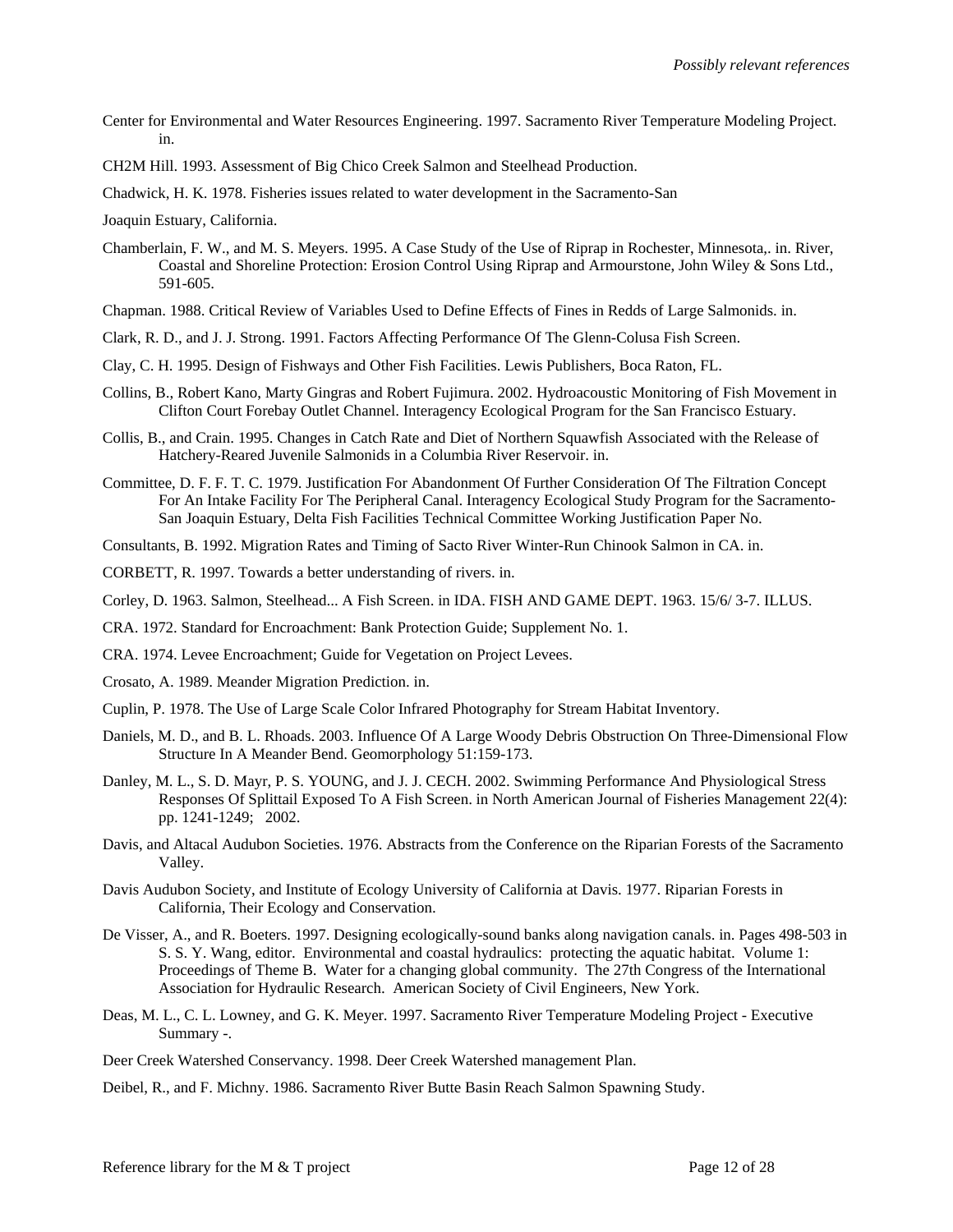- Deltaman, D. H., and D. W. Kelly. 1987. The Roles of Feather and Nimbus Salmon and Steelhead Hatcheries and Natural Reproduction in Supporting Fall Run Chinook Salmon Populations in the Sacramento River Basin. in.
- Department of Fish and Game Water Projects Branch Contract Services Section. 1996. Department of Water Resources Bulletin No. 137. Preliminary Data. Sacramento Valley East Side Investigation. Appendix C Fish and Wildlife.
- Department of the Interior, and US Fish and Wildlife Service. 1987. Middle Sacramento River Refuge Feasibility Study. in.
- Derrick, D. L. 1997. Harland Creek bank stabilization demonstration project,. in. Land and Water, 41-5, 22-25.
- Dettman, D. H., D. W. Kelly, and W. T. and Mitchell. 1986. The Influence of Flow on Sacramento River Salmon.
- District, U. A. C. o. E.-.-S. 1999. Phase I--Documentation Report. Sacramento-San Joaquin River Basins Comprehensive Study.
- District, U. A. C. o. E.-.-S. 1999. Phase I--Documentation Report (Appendices). Sacramento-San Joaquin River Basins Comprehensive Study.
- Dossey, K. L. 1997. Preliminary Engineering Technical Report. Durham Mutual Water Company Fish Ladder and Screens Project. in.
- Ducks Unlimited, and US Fish and Wildlife Service. 1999. River Vista Unit and Flynn Unit of the Sacramento River National Wildlife Refuge Levee Removal and Floodplain Restoration Projects-Final Design Information Report.
- Ducks Unlimited, and US Fish and Wildlife Service. 1999. Construction of Sacramento River National Refuge Levee Removal and Floodplain Restoration Projects. Technical Specifications Drawings, Montgomery Watson.
- Ducks Unlimited, and US Fish and Wildlife Service. 1999. Finding of no significant impact Final Environmental Assessment for the River Vista Unit and Flynn Unit of the Sacramento River National Wildlife Refuge Levee Removal and Floodplain Restoration Projects.
- Duff, D. A., and N. Banks. 1988. Index Bibliography on Stream Habitat Improvement.
- Dunne, T., and L. B. Leopold. 1978. Water in environmental planning, 1 edition. W. H. Freeman, San Francisco.
- Dunning, H. C. 1994. The end of the Mono Lake basin water war: ecosystem management, fish, and fairness to a water supplier. California Water Law and Policy 5, no.1:27-31.
- Everest, F. H., and J. R. Sedell. 1984. Evaluating effectiveness of stream enhancement projects,. in. Hassler, T.J. (ed.), Proceedings, Northwest Stream Habitat Management Workshop, California Cooperative Fishery Research Unit, Humboldt State University, Arcata, California, 246-256.
- Field, J. J. 1997. Channel modifications along an artificially constructed channel designed to provide salmon habitat,. in. Proceedings of the Conference on Management of Landscapes Disturbed by Channel Incision, 822-827.
- Field-Dodgson, M. 1979. The use of fish screens. Freshwat. Catch,:14-15.
- Fischenich, J. C. 1991. In-Stream Fish Habitat Improvement Using Structural Measures: A Case Study on the South Platte River in Colorado. in. . Proceedings of the ASCE 24th Annual Water Resources Conference, St. Paul, MN.
- Fischenich, J. C. 1994. Design Criteria for In-Stream and Stream bank Environmental Features. in. Proceedings of the 1994 ASCE National Conference on Hydraulic Engineering, Buffalo, NY.
- Fischenich, J. C., and Theriot, R. 1998. Integrating New Technologies Into Stream Restoration,. in. Proceedings, Special Meeting of the Society of Ecological Engineering, Paris, France, August, 1998.
- Fischenich, J. C. 2002. Impacts of Riprap on Aquatic and Riparian Ecosystems. in. USACE Wetlands Regulatory Assistance Program, Technical Report ERDC-EL TR 02-XX (In Edit), Vicksburg, MS.
- Fischer, K. J. 1994. Fluvial Geomorphology and Flood Control Strategies: Sacramento River, California. Pages 115- 139 in S. A. Schumm, Winkley,B.R., editor. The Variability of Large Alluvial Rivers. ASCE Press American Society of Civil Engineers, New York.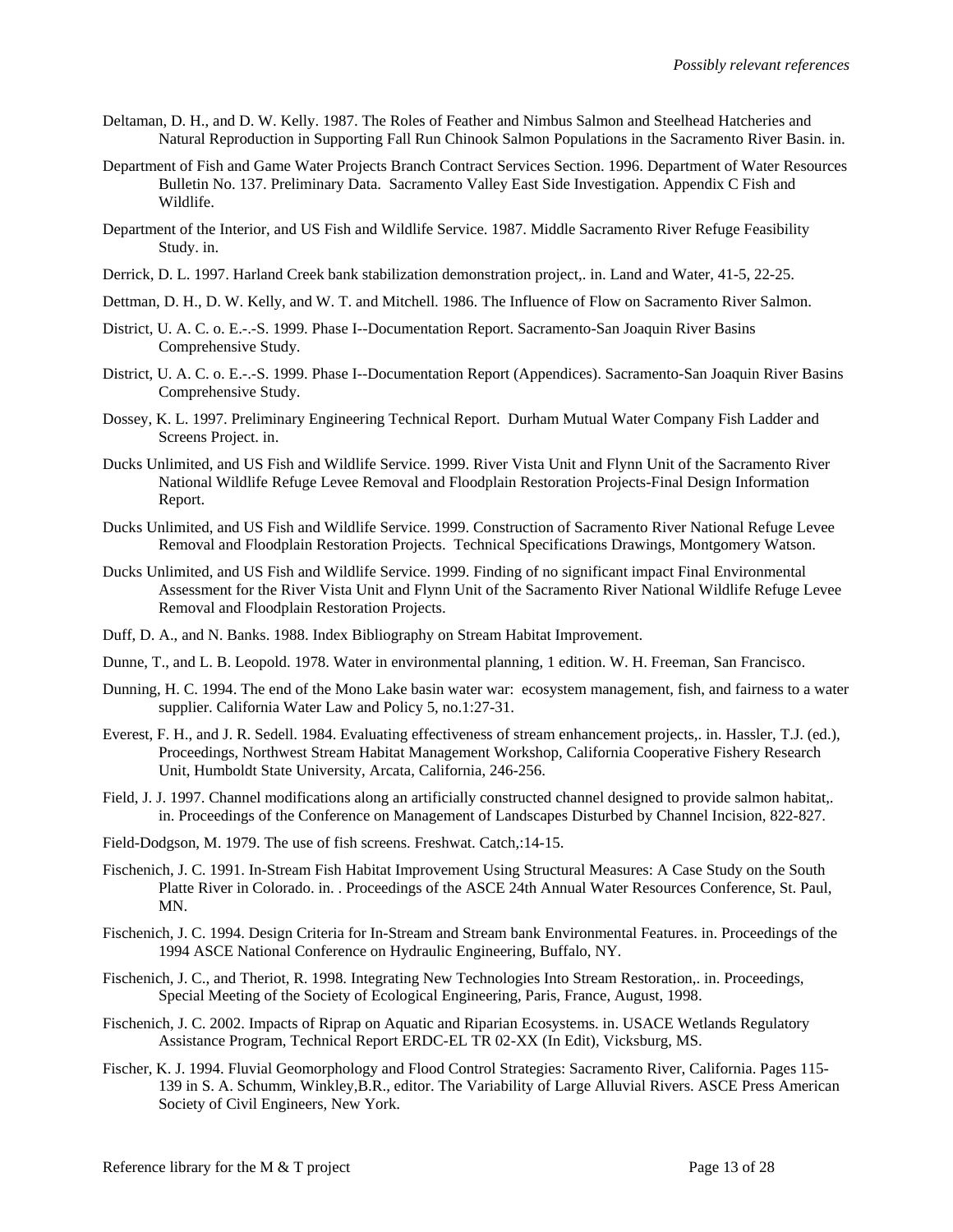Fish and Wildlife Service. 1981. Regional Resource Plan; Region 1, Volume IV.

- Fisher, F. W., D. B. Odenweller, and J. E. Skinner. 1977. Recent Progress In Fish Facility Research For California Water Diversion Projects. Pages 381-403 in L. D. Jensen, editor. Proceedings of the Third National Workshop on Entrainment and Impingement. Ecological Analysts, Inc, Melville, New York.
- Fuller, D. D. 1990. Seasonal Utilization of Instream Boulder Structures by Anadromous Salmonids in Hurdygurdy Creek, California. in.
- Fuller, I. C., A. R. G. Large, and D. J. Milan. 2003. Quantifying channel development and sediment transfer following chute cutoff in a wandering gravel-bed river. Geomorphology 54:307-323.
- Garrison, B. A., and J. M. Humphery. 1986. Bank Swallow Nesting Population, Distribution, and Habitat on the Sacramento River, California, 1986. in FINAL REPORT to the U.S. Army Corps of Engineers Sacramento District.
- Georgia Soil and Water Conservation Commission. 1994. Guidelines for Stream bank Restoration. in. Georgia Soil and Water conservation Commission.
- Geupel, G. R., and A. M. Kiener. 1996. Songbird Response to Changes in Agricultural Practices and Revegetation along the Sacramento river.
- Gore, J. A., and F. D. Shields, Jr. 1995. Can Large Rivers Be Restored. in. BioScience, 45-3, 142-152.
- Gore, J. A., and S. W. Hamilton. 1996. Comparison of flow-related habitat evaluations downstream of low-head weirs on small and large fluvial ecosystems,. in. Regulated Rivers: Research & Management, 12, 459-469.
- Gorman, O. T., and Karr, J. R. 1978. Habitat Structure And Stream Fish Communities. in. Ecology, 59-3, 507-515.
- Government of Canada: Fisheries and Oceans. 1980. Stream Enhancement Guide. in.
- Great Valley Center. 1998. Agricultural Land Conservation in the Great Central Valley.
- Gurnell, A. M., M. Bickerton, P. Angold, D. Bell, I. Morrissey, G. E. Petts, and J. Sadler. 1998. Morphoplogical and Ecological Change on a Meander Bend: The Role of Hydrological Processes and the Appllication of GIS. Hydrological Processes 12:981-993.
- Hagar, J., W. Kimmerer, and J. Garcia. 1987. Chinook Salmon Biophysical Model for the Sacramento River Basin.
- Hagar, J., W. Kimmerer, and J. Garcia. 1988. Chinook Salmon Population Model for the Sacramento River Basin.
- Hall, F. A., Jr. 1979. Evaluation Of Downstream Migrant Chinook Salmon (Oncorhynchus Tshawytscha) Losses At Hallwood-Cordua Fish Screen. CAL. DEPT. OF FISH AND GAME.
- Hall, J. D. 1984. Evaluating fish response to artificial stream structures: problems and progress,. in. Hassler, T.J. (ed.), Proceedings, Northwest Stream Habitat Management Workshop, California Cooperative Fishery Research Unit, Humboldt State University, Arcata, California, 214-221.
- Hallock, R., J, and W. F. V. Woert. 1959. A Survey Of Anadromous Fish Losses In Irrigation Diversions From The Sacramento And San Joaquin Rivers. California Fish and Game.
- Hamilton, J. B. 1989. Response of juvenile steelhead to instream deflectors in a high gradient stream,. in. Gresswell, R.E., Barton, B. A., and Kershner, J. L., (eds.), Practical Approaches to Riparian Resources Management, American Fisheries Society, Montana Chapter, Bethesda, Maryland, 149-157.
- Hampton, M. 1986. Considerations for Analysis of Factors Limiting Salmonid Populations. in.
- Hanna, L. J., and B. W. Mefford. 1999. Hydraulic Model Study of Contra Costa Canal Fish Screen Structure and Trash Rake. Bureau of Reclamation, Denver, CO. Water Resources Research Lab.
- Harder, J. A. 1975. The Reaction of Small Fish to Perforated Plates.
- Harris, R. R. 1986. Occurrence Patterns of Riparian Plants and their Significance to Water Resource Development.
- Harris, A. 1996. Survey of the Fish Population of the Lower Cosumnes River.
- Harvey, and Lisle. 1998. Effects of Suction Dredging on streams: a Review and an Evaluation Strategy. in.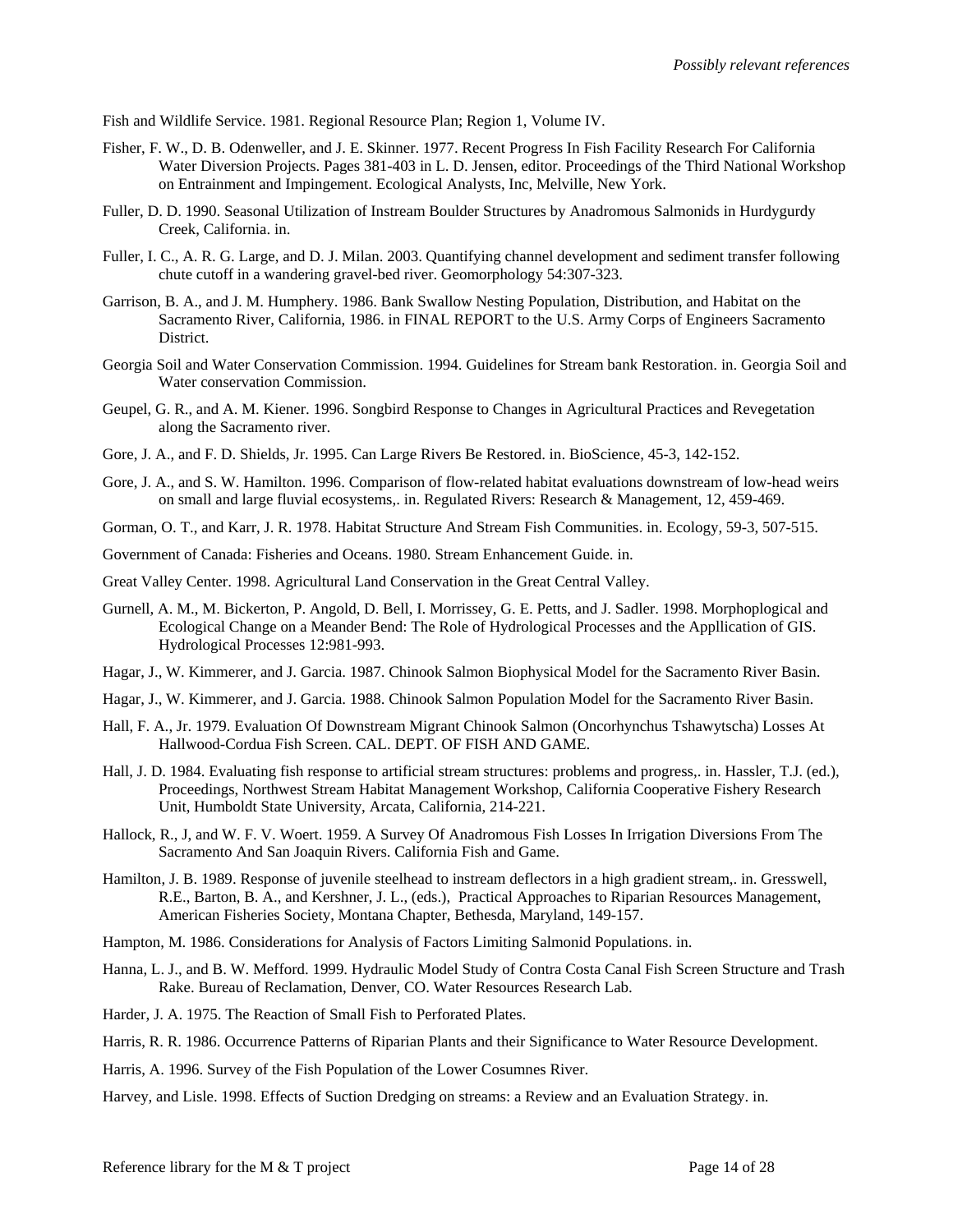HDR Engineering. 1994. Fish Screen Modification Feasibility Report Glenn-Colusa Irrigation District. in.

- Hemphill, C., J. C. Fischenich, and J. Redigan. 1999. Bioengineered Stream bank Stabilization Methods to Reduce Costs and Improve Habitat. in. , ASCE Int. Water Resources Engineering Conference, Seattle, WA, August 8?11, 1999.
- Henderson, J. E., and F. D. Shields, Jr. 1984. Environmental Features for Streambank Protection Projects. in.
- Henderson, J. E. 1986. Environmental designs for stream bank protection projects,. in. Water Resources Bulletin, 22-4, 549-558.
- Hey, R. D. 1982. Gravel-bed rivers: form and processes. Pages 5-14 in R. D. Hey, J. C. Bathurst, and C. R. Thorne, editors. Gravel-Bed Rivers. John Wiley & Sons, New York.
- Hillare, T. 1992. Sacramento Valley--West side Data.
- Hillare, T. 1993. Butte and Sutter Basins.
- House, R. A., and P. L. Boehne. 1986. Effects of instream structures on salmonid habitat and populations in Tobe Creek, Oregon,. in. North American Journal of Fisheries Management, 6, 38-46.
- Hyson, J. R., P. R. Adamus, J. O. Elmer, T. DeWan, and F. D. Shields. 1985. Environmental Features for Streamside Levee Projects. in.
- Imran, J., G. Parker, and C. Pirmez. 1999. A nonlinear model of flow in meandering submarine and subaerial channels. Journal of Fluid Mechanics 400:295-331.
- Institute of Environmental Sciences. 1982. A Guide to the George Palmiter River Restoration Techniques.
- Itosu, C., M. Nakamura, Y. Chiba, M. Seto, and S. Otake. 1992. Study On A Water Screen Formed By Vertical Buoyant Jet.
- Jackson, W. L., and B. P. Van Haveren. 1984. Design For A Stable Channel In Coarse Alluvium For Riparian Zone Restoration. in. Water Resources Bulletin, 20-5, 695-703.
- James, G. 2000. New Rotary Fish Screen Installed. in Water & Atmosphere, NIWA New Zealand Vol.8(4), p. 5; 2000.
- Jelson, M. K., B. Loudermilk, D. Hood, and P. Brandes. 1989. The influence of San Joaquin River Inflow, Central Valley and State Water Project Exports and Migration Route on Fall-Run Chinook Smolt Survival in the Southern Delta During the Spring of 1989. in.
- Jones, F. H., and A. S. C. E. Fellow. 1967. Alteration of the Regimen of Sacramento River and Tributary Streams Attributable to Engineering Activities during the Past 116 Years. in.
- Jones & Stokes Associates. 1997. Handbook of Regulatory Compliance for the Anadromous Fish Restoration Program. in.
- Jones & Stokes Associates. 1997. Handbook of Regulatory Compliance for the Andromous Fish Restoration Program. Appendix B: Examples of Regulatory Compliance Documents and Permit Applications. in.
- Jones & Stokes Associates. 1999. Conceptual Offsite Mitigation Design Plan for the Gradient Facility and Fish Screen: Hamilton City Pumping Plant Fish Screen Improvement Project. in.
- Jungwirth, M., S. Schmutz, and S. Weiss, editors. 1998. Fish Migration and Bypasses. Fishing News Books, Malden, MA.
- Junk, W. J., P. B. Bayley, and R. E. Sparks. 1989. The Flood Pulse Concept in River-Floodplain Systems. in.
- Karouna, N. 1991. Stream Restoration And Bio-Engineering Techniques. in. Conference Paper presented: Restoring Our Home River: Water Quality and Habitat in the Anacostia, College Park, MD.
- Katibah, E. F., N. E. Nedeff, and K. J. Dummer. 1980. The Aerial and Linear Extent of Riparian Vegetation in the Central Valley of California.
- Kirchner, J. W. 2000. Meander Mechanics of California Rivers. Hydrology, Climatology and Hydraulics Category I:1- 19.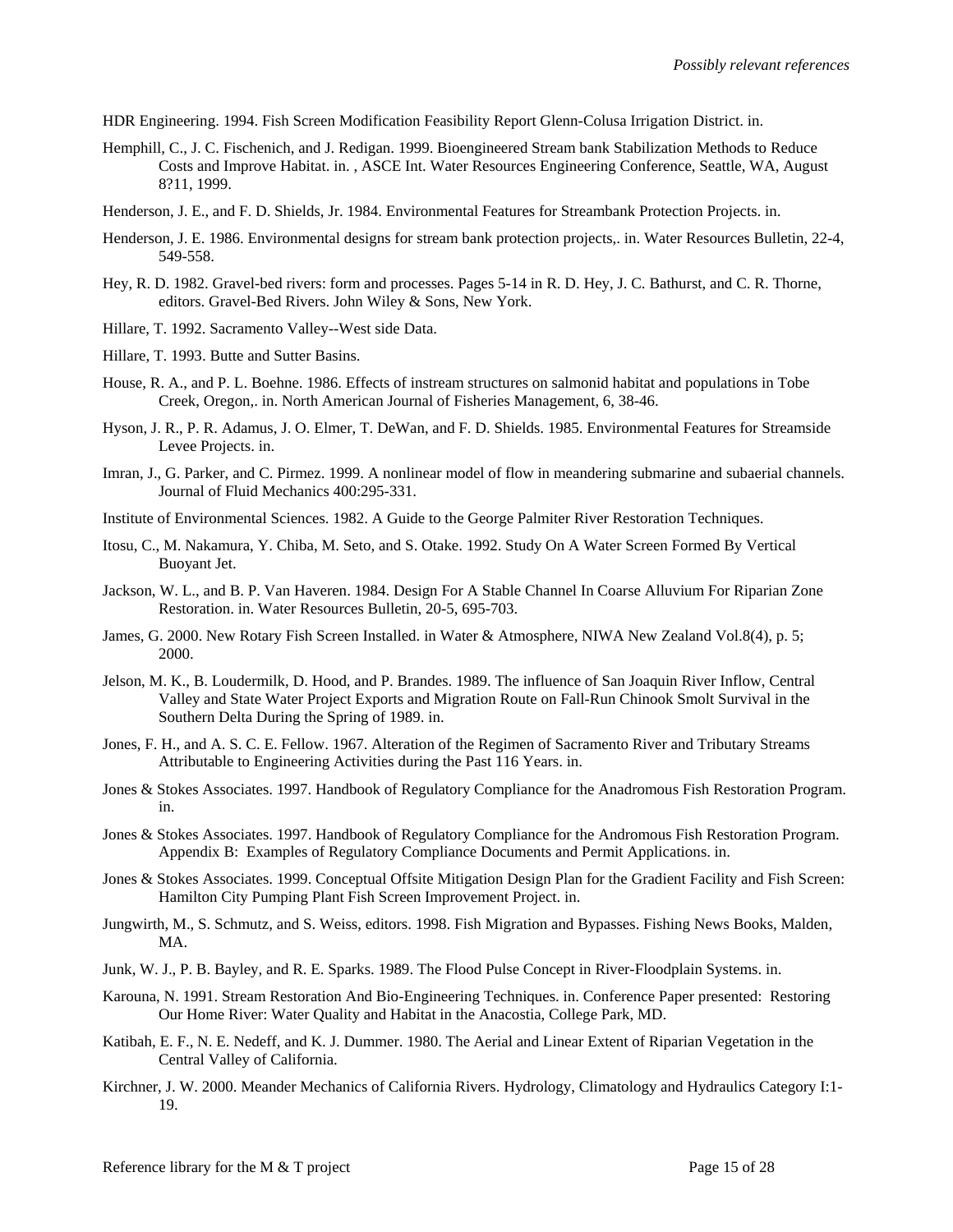- Klingeman, P. C. 1984. Evaluating Hydrologic Needs For Design Of Stream Habitat Modification Structures. in. Proceedings of the Pacific Northwest Stream Habitat Workshop, Arcata, CA.
- Knight, S. S., and C. M. Cooper. 1991. Effects Of Bank Protection On Stream Fishes. in. Proceedings of the Fifth Federal Interagency Sedimentation Conference (FIASC), Federal Energy Regulatory Commission, Washington, DC, 13-34 - 13-39.
- Knighton, D. 1998. Fluvial Forms & Processes
- A New Perspective. John Wiley & Sons, New York.
- Kondolf. 1995. Five Elements for Effective Evaluation of Stream Restoration. in.
- Kondolf, and Micheli. 1995. Evaluating Stream Restoration Projeccts. in.
- Kondolf. 1996. A Cross Secion Of Stream Channel Restoration. in.
- Kondolf, G. M. 2000. Some Suggested Guidelines for Geomorphic Aspects of Anadromous Salmonid Habitat Restoration Proposals,. in. Restoration Ecology, 8, 48-56.
- Lancaster, S. T., and R. L. Bras. 2002. A simple model of river meandering and its comparison to natural channels. Hydrological Processes 16:1-26.
- Larsen, E. W. 1995. The Mechanics and Modeling of River Meander Migration. University of California at Berkeley.
- Larsen, E. W., and W. E. Dietrich. 1996. Modeling River Meander Migration. EOS Transactions, AGU 77:247-247.
- Laws. 1984. Analysis of Existing Levees for Feasibility Studies. in.
- Leclerc, Boudreault, Bechara, and Corfa. 1995. Two-Dimensional Hydrodynamic Modeling: A Neglected Tool in the Instream Flow Incemental Methodology. in.
- Lee, J., F. Losco, and F. Vitulli. 1988. State Water Resources Control Board Regional Water Quality Control Board Report 1995-1996.
- Leitritz, E. 1952. Stopping them: The development of fish screens in California. in California Fish and Game [Davis] Vol.38(1), pp. 53-62; 1952.
- Li, H. W., C. B. Schreck, and R. A. Tubb. 1984. Comparison of Habitats Near Spur Dikes, Continuous Revetments, and Natural Banks for Larval, Juvenile, and Adult Fishes of the Willamette River,. in. Final Technical Completion Report, Project Number G864-05.
- Lichatowich, J. A. 1989. Habitat Alteration and Changes in Abundance of Coho (Oncorhynchus kisutch) and Chinook Salmon (0. tshawytscha) in Oregon's Coastal Streams,. in. Canadian Special Publication of Fisheries and Aquatic Sciences 105, 92-99.
- Lindsay, J. B., and P. E. Ashmore. 2002. The Effects Of Survey Frequency On Estimates Of Scour And Fill In A Braided River Model. Earth Surface Processes and Landforms 27:27-43.
- Lisle, T. E. 1986. Stabilization of a gravel channel by large streamside obstructions and bedrock bends, Jacoby Creek, Northwestern California,. in. Geological Society of America Bulletin, 97, 999-1011.
- Lister, D. B., R. J. Beniston, R. Kellerhals, and M. Miles. 1995. Rock size affects juvenile salmonid use of stream bank riprap,. in. River, Coastal and Shoreline Protection, pp. 621-632. .
- Liverpool, T. B., R. C. Ball, and S. F. Edwards. 1995. A Lattice Model Of The Meandering River. Europhysics Letters 30:181-186.
- Liverpool, T. B., and S. F. Edwards. 1995. Dynamics Of A Meandering River. Physical Review Letters 75:3016-3019.
- Lorens, P. 1978. Evaluation of Ground Water Resources: Sacramento Valley.
- Marcot, B. G., M. J. Wisdon, H. W. Li, and G. C. Castillo. 1994. Managing for Featured, Threatened, Endangered, and Sensitive Species and Unique Habitats for Ecosystem Sustainability.
- Maslin, P. 1987. Chico Creek Handbook.
- Matheny, N., D. J. Clark, and J. McNeil. 1989. Evaluation of Sycamore Trees.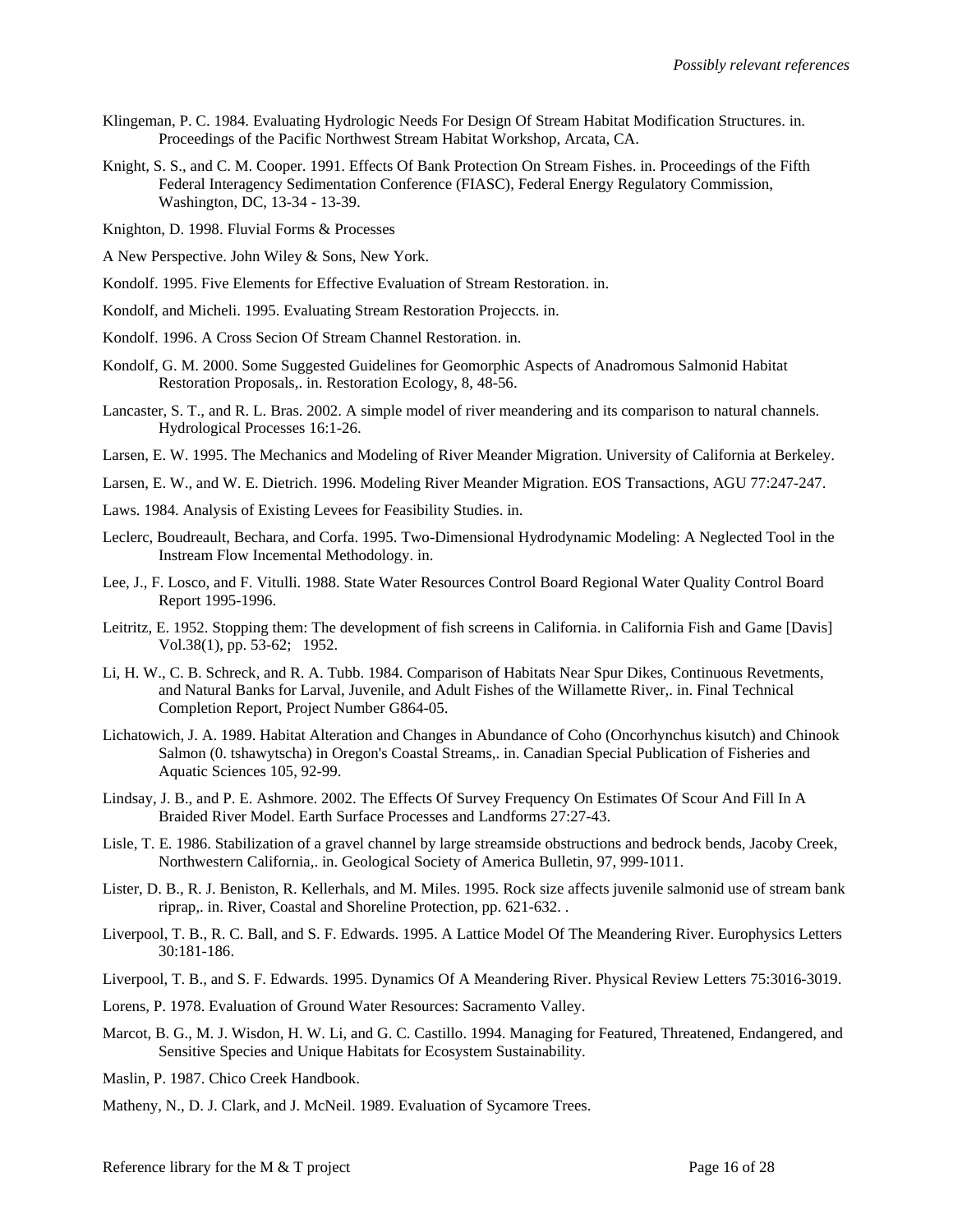- Mathews, G. 1996. Reconnaissance Investigation of Streambank Erosion and Conceptual Recommendations for Treatment at the Flynn Unit of the Sacramento River National Wildlife Refuge.
- McGill, R. R. 1983. Land Use Change in the Sacramento River Riparian Zone, Redding to Colusa, A Second Update-- 1977 to 1982.
- McKay, E. H. 1987. Portable, Self-Cleaning Fish Screen For Low-Flow Water Diversions. North American Journal of Fisheries Management 7(4):603-605. 1987. FR 33(2).
- McNabb, C. D., C. R. Liston, and S. M. Borthwick. 2003. Passage of juvenile chinook salmon and other fish species through Archimedes lifts and a Hidrostal pump at Red Bluff, California. Transactions of the American Fisheries Society 132:326-334.
- McSwain, K. R., and R. E. Schmidt. 1976. Gabions, Perforated Pipe and Gravel Serve as Fish Screens. Civil Engineering 46:73.
- Meakin, P., T. Sun, T. Jossang, and K. Schwarz. 1996. A simulation model for meandering rivers and their associated sedimentary environments. Physica A 233:606-618.
- Meyer, K. A., and J. S. Griffith. 1997. Effects of Cobble-Boulder Substrate Configuration on Winter Residency of Juvenile Rainbow Trout,. in. North American Journal of Fisheries Management, 17, 77-84.
- Meyer Resources. 1982. Economic Evaluation of River Projects. Volume III. Values for Fish, Wildlife and Riparian Resources. in.
- Meyer Resources. 1982. Economic Evaluation of River Projects. Volume II. Agricultural Values.
- Meyer Resources. 1982. Economic Evaluations of River Projects. Volume I. Issues in Resource.
- Meyer Resources. 1983. Economic Evaluation of River Projects. Volume IV. A Demonstration with Respect to Proposed Bank Protection on the Upper Sacramento River.
- Meyer Resources. 1985. The Economic Value of Striped Bass, Morone saxatilis and Steelhead Trout, Salmo gairdneri, of the Sacramento River and San Joaquin River Systems. in.
- Micheli, E. R., and E. W. Larsen. 1997. Bank Erosion and Meander Migration Rates of the Upper Sacramento River. EOS Transactions, AGU 78:256-256.
- Michny, F. J., D. Boos, and F. and Wernette. 1975. Riparian Habitats and Avian Densities Along the Sacramento River.
- Michny, F. 1983. Sacramento River and Tributaries Investigation River Mile 215 Gravel Study. Final Report.
- Michny, F., and M. Hampron. 1984. Sacramento River Chico Landing to Red Bluff Project 1984 Juvenile Salmon Study. in.
- Michny, F., and R. Deibel. 1986. Sacramento River Chico Landing to Red Bluff Project 1985 Juvenile Salmon study.
- Michny. 1986. Draft Sacramento River Chico Landing to Red Bluff Project 1986 Juvenile Salmon Study. in.
- Michny, F. 1987. Sacramento River Chico Landing to Red Bluff Project 1986 Juvenile Salmon Study.
- Michny, F. J., and R. W. Dehaven. 1987. Evaluation of Primary Environmental Mitigation Measures Implemented for the Sacramento River Chico Landing to Red Bluff Bank Protection Project. in.
- Morris, S. E. 1995. Geomorphic aspects of stream-channel restoration. Physical Geography 16:444-459.
- Morrow, J. V., Jr., and Fischenich, J.C.,. 1999. Habitat Requirements for Freshwater Fish. in. TN SR-99-6, USACE WES, Vicksburg, MS. April, 1999.
- Mosselman, E., T. Shishikura, and G. J. Klaassen. 2000. Effect of bank stabilization on bend scour in anabranches of braided rivers. Physics and Chemistry of the Earth Part B-Hydrology Oceans and Atmosphere 25:699-704.
- Mount, J. F. 1995. Rivers and Streams of California: the Conflict Between Fluvial Process and Land Use, 1 edition. University of California Press, Berkeley.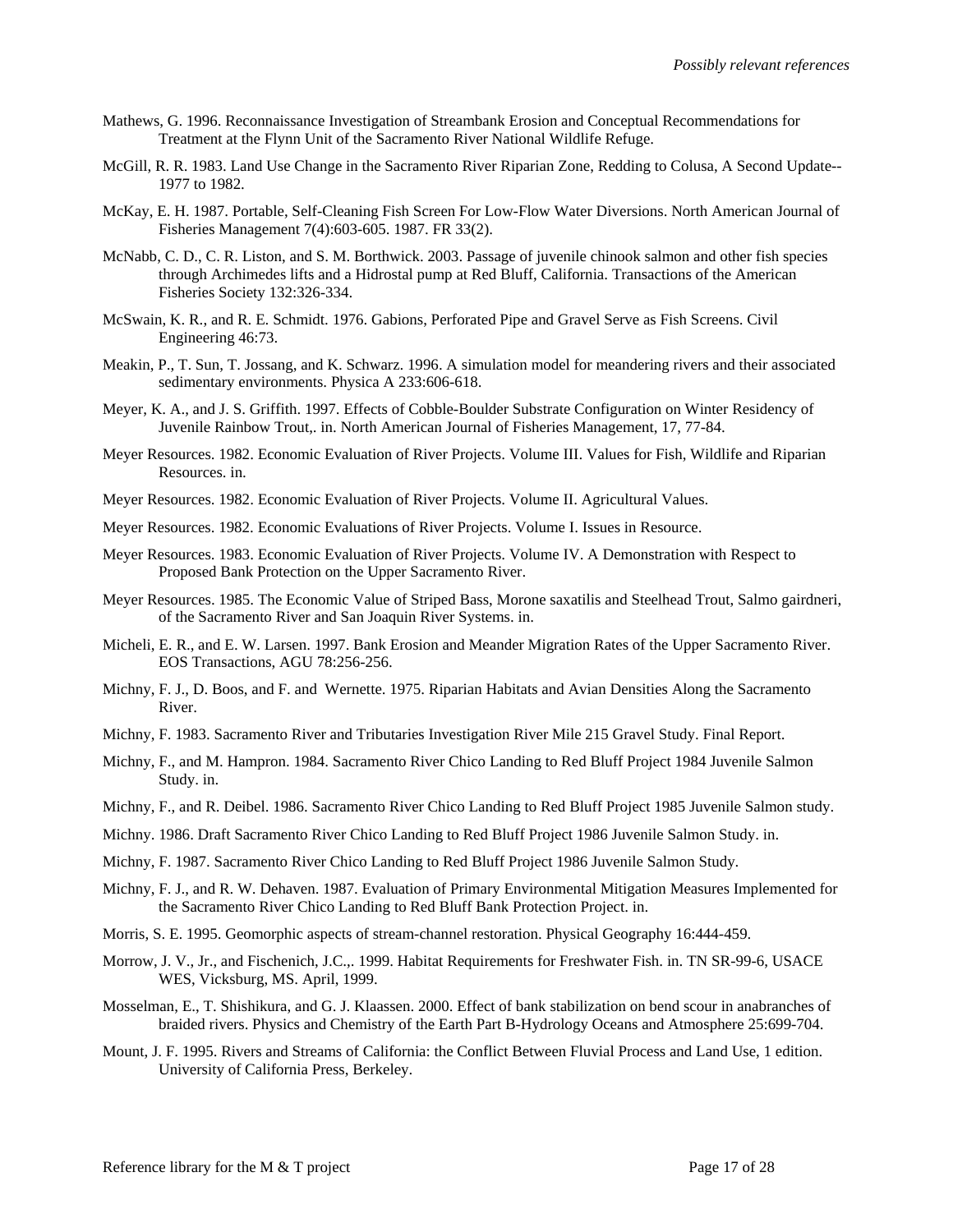- Mount, J. 1997. Testimony Before The Subcommittee on Water Resources and Environment Hearing on Recent Flooding in California. in.
- Mount, J. F. 1997. The cycle of serial engineering in flood management, Central Valley, California. Testimony before the Subcommittee on Water Resources and Environment hearing on recent flooding in California. in.
- Mullins, P. L., D. Caines, Caines, and Peppar. 1991. A Two-Compartment Fish Trap for Simultaneously Counting Downstream and Upstream Migrants in Small Rivers. in.
- Mullner, H., and Wesche. 1998. Snorkeling as an Alternative to Depletion Electrofishing for Estimating Abundance and Length-Class Frequencies of trout in Small Streams. in.
- Murray, Burns, and Kienlen. 1978. Retention of Riparian Vegetation; Sacramento River Tisdale Weir to Hamilton. in.
- Mussalli, Y. G., E. P. Taft, and W. Micheletti. 1988. Assessment of Developmental Needs for Advanced Intake Technologies. JOURNAL OF HYDRAULIC ENGINEERING 114:675-688.
- Mussetter, R. A. 1983. Equilibrium Slopes above Channel Control Structures,. in. D.B. Simons Symposium on Erosion and Sedimentation, in cooperation with Colorado State University and the American Society of Civil Engineers, Chapter 2, Bookcrafters, Inc., Chelsea, Michigan, September.
- Nanson, G. C. 1980. Regional Trend To Meander Migration. Journal of Geology 88:100-108.
- Nanson, G. C., and E. J. Hickin. 1983. Channel Migration And Incision On The Beatton River. Journal of Hydraulic Engineering-Asce 109:327-337.
- Nanson, G. C., and E. J. Hickin. 1984. Channel Migration And Incision On The Beatton River Closure. Journal of Hydraulic Engineering-Asce 110:1683-1684.
- Nanson, G. C., and E. J. Hickin. 1986. A Statistical-Analysis Of Bank Erosion And Channel Migration In Western Canada. Geological Society of America Bulletin 97:497-504.
- National Fisheries Research Center. 1988. A Study of the Effects of RipRap on Chinook Salmon in the Sacramento River, California. in.
- National Fisheries Service. 1996. Recommentdations for the Recovery of the Sacramento River Winter-run Chinook Salmon. in.
- Natural Heritage Division Bay-Delta, and Special Water Project Division of California Department of Fish and Game. 1994. The Definition and Location of Sycamore Alluvial woodland in California. in.
- Nece, R. E., and M. C. Bell. 1973. Hydraulics of a Gravel Core Fish Screen. in.
- Neitzel, D. A., C. S. Abernethy, E. W. Lusty, and L. A. Prohammer. 1986. An Evaluation Of Fish Passage At The Sunnyside Canal Fish Screen Facility. in Proc. Annu. Conf. West. Assoc. Fish Wildl. Agencies.
- Neitzel, D. A., C. S. Abernethy, and E. W. Lusty. 1991. Evaluation of rotating drum screen facilities in the Yakima River

basin, south-central Washington state.

- Nelson, C. W., and J. R. Nelson. 1984. The Central Valley Riparian Mapping Project. in.
- Nelson, S. M., and D. M. Lieberman. 2002. The Influence Of Flow And Other Environmental Factors On Benthic Invertebrates In The Sacramento River, USA. Hydrobiologia 489:117-129.
- Newcombe, and MacDonald. 1991. Effects of Suspended Sediments on Aquatic Ecosystems. in.
- Newcombe, and Jensen. 1996. Channel Suspended Sediment and Fisheries: A synthesis for quantitative assessment of risk and impact. in.
- Nielson, J. 1989. Upper Sacramento River Fisheries and Riparian Habitat Management Plan.
- NMFS. 1997. Fish screening criteria for anadromous salmonids. National Marine Fisheries Services, NMFS Southwest Region.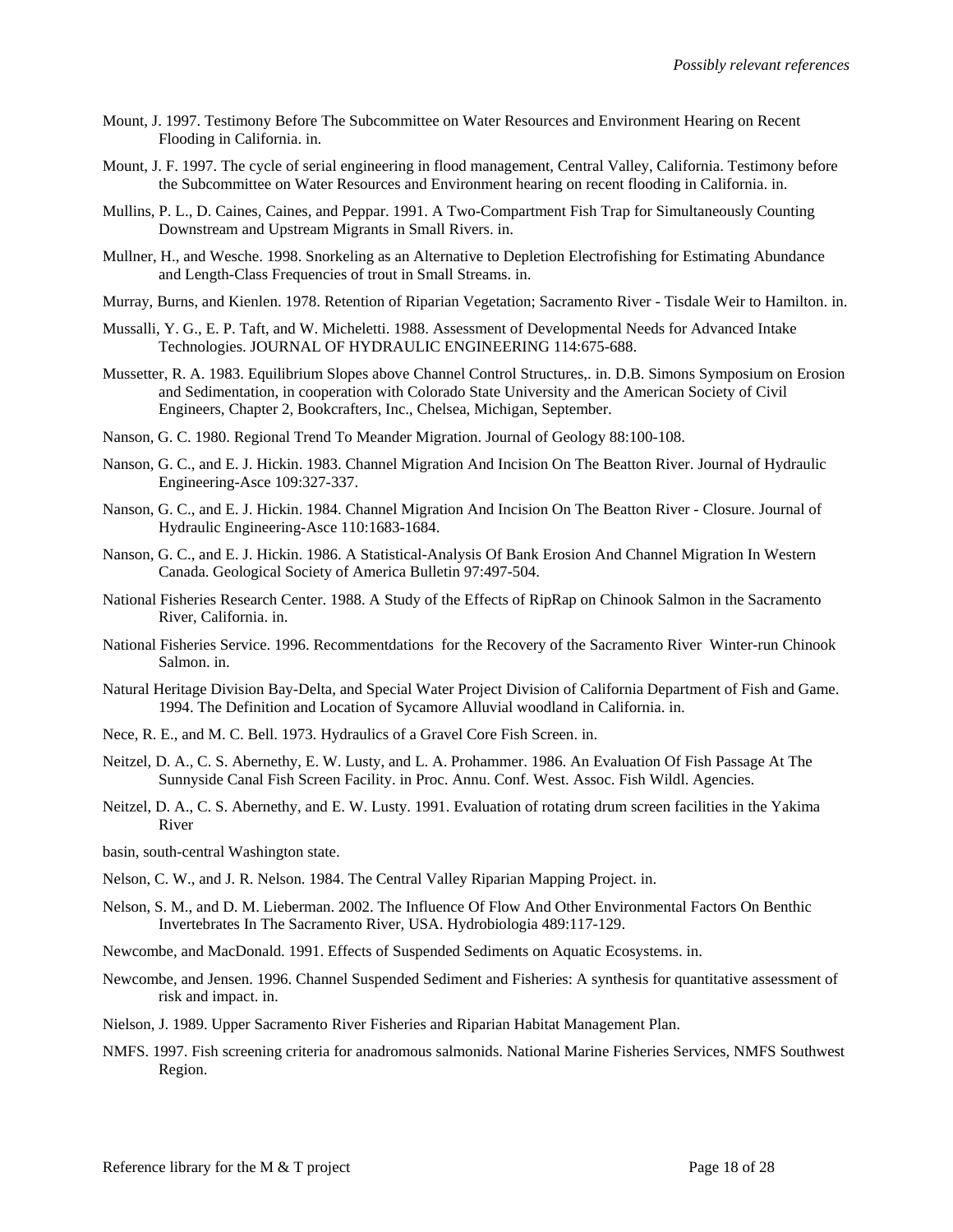- NMFS. 2000. A Citizen's Guide to the 4(d) Rule for Threatened Salmon and Steelhead on the West Coast. in. National Marine Fisheries Service Northwest and Southwest Regions, http://swr.ucsd.edu/fmd/citguide.htm June 20, 2000.
- Northern California Water Association. 1999. Land Acquisition for Habitat Protection in the Sacramento Valley.
- Nunnally, N. R. 1978. Stream Renovation: An Alternative to Channelization. in.
- Nunnally, N. R., F. D. Shields, Jr., and D. o. t. Army. 1985. Incorporation of Environmental Features in Flood Control Channel Projects. in.
- Nunnally, N. R., and R. B. Sotir. 1994. Soil Bioengineering For Stream Bank Protection. in. Erosion, 1-5, 38-44.
- Odeh, R. E. 2000. Advances in Fish Passage Technology. American Fisheries Soc. Publ.
- Odenweller, D. B. 1981. Screening Existing Agricultural Diversions In The Sacramento-San Joaquin Estuary And Its Tributaries, A Review Of The Problem. California Department of Fish and Game, Bay-Delta Project Office Report (April 1981), 10 pages.
- Odenweller, D. B. a. R. B. 1981. A Fish Protection Facility For The Proposed Peripheral Canal.
- Odgaard, A., M. P. Cherian, and R. A. Elder. 1987. Fish Diversion In Hydropower Intake. JOURNAL OF HYDRAULIC ENGINEERING 113:505-519.
- Orsborn, J. F., and J. W. Anderson. 1986. Stream Improvements and Fish Response: A bio-Engineering Assessment. Water Resources Bulletin 22:381-388.
- Osterkamp, W. R. 1998. Processes of fluvial island formation, with examples from Plum Creek, Colorado and Snake River, Idaho. Wetlands 18:530-545.
- Parfitt, D. G. 1981. Upper Sacramento River Baseline Study; Hydrology, Geology, and Gravel Resources.
- Parfitt, D., and K. Buer. 1981. Chinook Salmon Spawning Enhancement Potential in the Upper Sacramento River. in American Fishery Society.
- Parker, G., and E. D. Andrews. 1986. Time Development of Meander Bends. Journal of Fluid Mechanics 162:139-156.
- Parker, G., and E. D. Andrews. 1986. On the time development of meander bends. Journal of Fluid Mechanics 162:139-156.
- Pearsons, and Hiram. 1992. Influence of Habitat Complexity on Resistance to Flooding and Resilience of Stream Fish Assemblages. in.
- Peterjohn, W. T., and D. L. Correll. 1983. Nutrient Dynamics in an Agricultural Watershed: Observations on the Role of a Riparian Forest.
- Peters, R. J., B. R. Missildine, and D. L. Low. 1998. Seasonal Fish Densities Near River Banks Stabilized With Various Stabilization Methods. First Year Report Of The Flood Technical Assistance Project. in. US Fish and Wildlife Service, North Pacific Coast Ecoregion. Western Washington Office, Aquatic Resources Division. Lacey, Washington.
- Peterson, and Quinn. 1995. Summer Distribution, Survival, and Growth of Juvenile Coho Salmon under Varying Experimental Conditions of Brushy Instream Cover. in.
- Phi's, W. H. 1988. A Low Flow Analysis of Lindo Channel Regarding Anadromous Salmonids. in.
- Powers, P. D., and J. F. Orsborn. 1985. Analysis of Barriers to Upstream Fish Migration. in.
- Puschm, Fiebig, Brettar, Kaplan, Ellism, Lock, Naegeli, and Traunspurger. 1998. The role of micro-organisms in the ecological connectivity of running waters. in.
- Quinn, D., and Peterson. 1994. Spatial distribution, survival and growth of sibling groups of juvenile coho salmon (Oncorhynchus kisutch) in an experimental stream channel. in.
- Rabeni, C. F., and R. B. Jacobson. 1993. The importance of fluvial hydraulics to fish-habitat restoration in low-gradient alluvial streams. Freshwater Biology 29:211-230.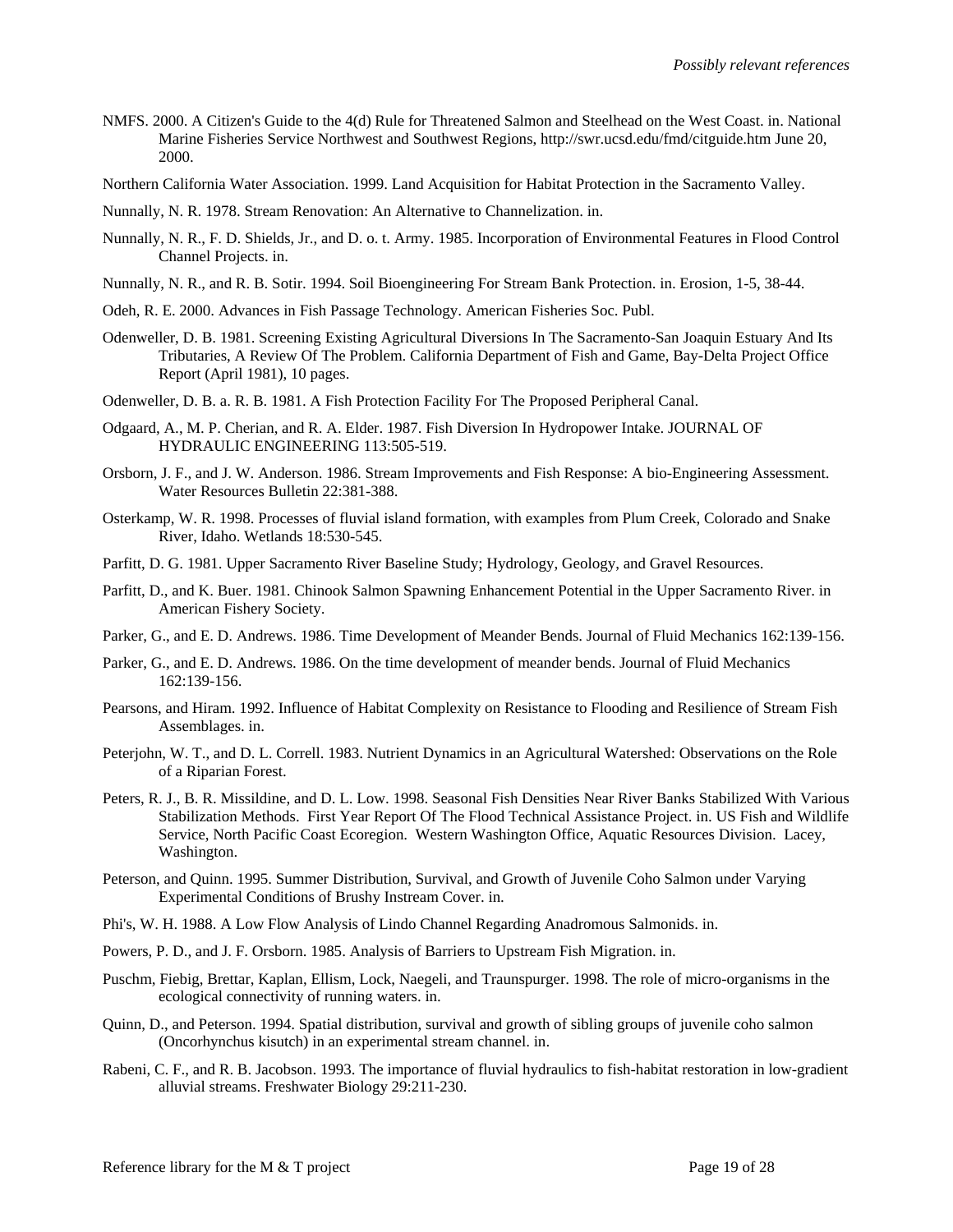- Reclamation Board, and Woodward-Clyde: Consultants. 1986. Environmental Impact Report for the Butte Basin Overflow Area (FINAL).
- Reichard, N. 1984. Riparian habitat restoration: some techniques for dealing with landowners, livestock, and eroding stream banks,. in. Hassler, T.J. (ed.), Proceedings, Northwest Stream Habitat Management Workshop, California Cooperative Fishery Research Unit, Humboldt State University, Arcata, California, 128-137.
- Reid, L. M. 1993. Research and Cumulative Watershed Effects.
- Resources, C. D. o. W. 1977. Sediment Study, Alternate Delta Water Facilities, Peripheral Canal Plan. California Department of Water Resources, Central District.
- Resources, D. o. W. 1979. Observations of Sacramento River Bank Erosion.
- Richards, K., J. Brasington, and F. Hughes. 2002. Geomorphic dynamics of floodplains: ecological implications and a potential modelling strategy. Freshwater Biology 47:559-579.
- Richter, B. D., J. V. Baumgartner, J. Powell, and D. P. Braun. 1996. A Method for Assessing Hydrologic Alteration Within Ecosystems.
- Riley, A. L. 1989. Overcoming federal water policies. Environment 31, no.10:12-31.
- Robertson, K. G. 1987. Paleochannels and Recent Evolution of the Sacramento River, California. University of California, Davis.
- Rosgen, D., and J. Wethered. 1983. HYSED II: A Site Specific Water and Sediment Yield Model. in.
- Rosgen, D., and B. Fittante. 1986. Fish habitat structures, a selection guide using stream classification. Fifth Trout Stream Habitat Improvement Workshop August 11-14.
- Rosgen, D. L. 1997. A Geomorphological Approach To Restoration Of Incised Rivers. in. Proceedings of the Conference on Management of Landscapes Disturbed by Channel Incision, 12-29.
- Rouge River Remedial Action Plan Advisory Council. 1996. Practical Methods to Protect and Enhance Habitats. in. Abstracts of the Watershed Management Conference May 3, 1996, Livonia, Michigan, http://www.ijc.org/boards/wqb/hab\_summ.html.
- Rozengurt, M., M. Herz, and S. Feld. 1987. The Role of Water Diversions in the Decline of Fisheries of the Delta- San Francisco Bay & Other Estuaries. Summary.
- Sacramento Fish and Wildlife Office. 2001. Draft Environmental Assessment: Central Valley Project Improvement Act, Habitat Restoration Program.
- Sacramento River Advisory Council. 1998. Draft Sacramento River Conservation Area Handbook.
- Santos-Cayade, J., and D. B. Simons. 1972. River Response. Pages 1-1-1-25 in H. W. Shen, editor. Environmental Impact on Rivers (River Mechanics III). Shen, H.W., Fort Collins.
- Sax, J. L., R. H. Abrams, and B. H. Thompson. 1992. Legal Control of Water Resources: Cases and materials, 2 edition. West Publishing Co., San Francisco.
- Sazaki, M., W. Heubach, and J. E. Skinner. 1972. Development Of Fish Screen Design Criteria.: Some Preliminary Results On The Swimming Ability And, Impingement Tolerance Of Young-Of-The- Year Steelhead Trout, King Salmon And Striped Bass. in CAL. DEPT. OF FISH AND GAME; 1972. 34P. REF., GRAPHS.
- Schaffter, R. G., P. A. Jones, and J. G. Karlton. 1982. Sacramento River and Tributaries Bank Protection and Erosion Control Investigation Evaluation of Impacts on Fisheries, Final Report.
- Scheidegger, and Bain. 1995. Larval Fish Distribution and Microhabitat Use in Free-Flowing and Regulated Rivers. in.
- Schill, D. 1984. Evaluating the Anadromous Fish Screen Program on the Upper Salmon River. in Idaho Department of Fish and Game; 1984. 26 pp. Ref., Maps, Charts; Study preformed for the Columbia River Program Office of the National Marine Fisheries Service.
- Schumm, S. A. 1977. Unstable Channels. Pages 131-177 in The Fluvial System. John Wiley & Sons. Ltd., New York.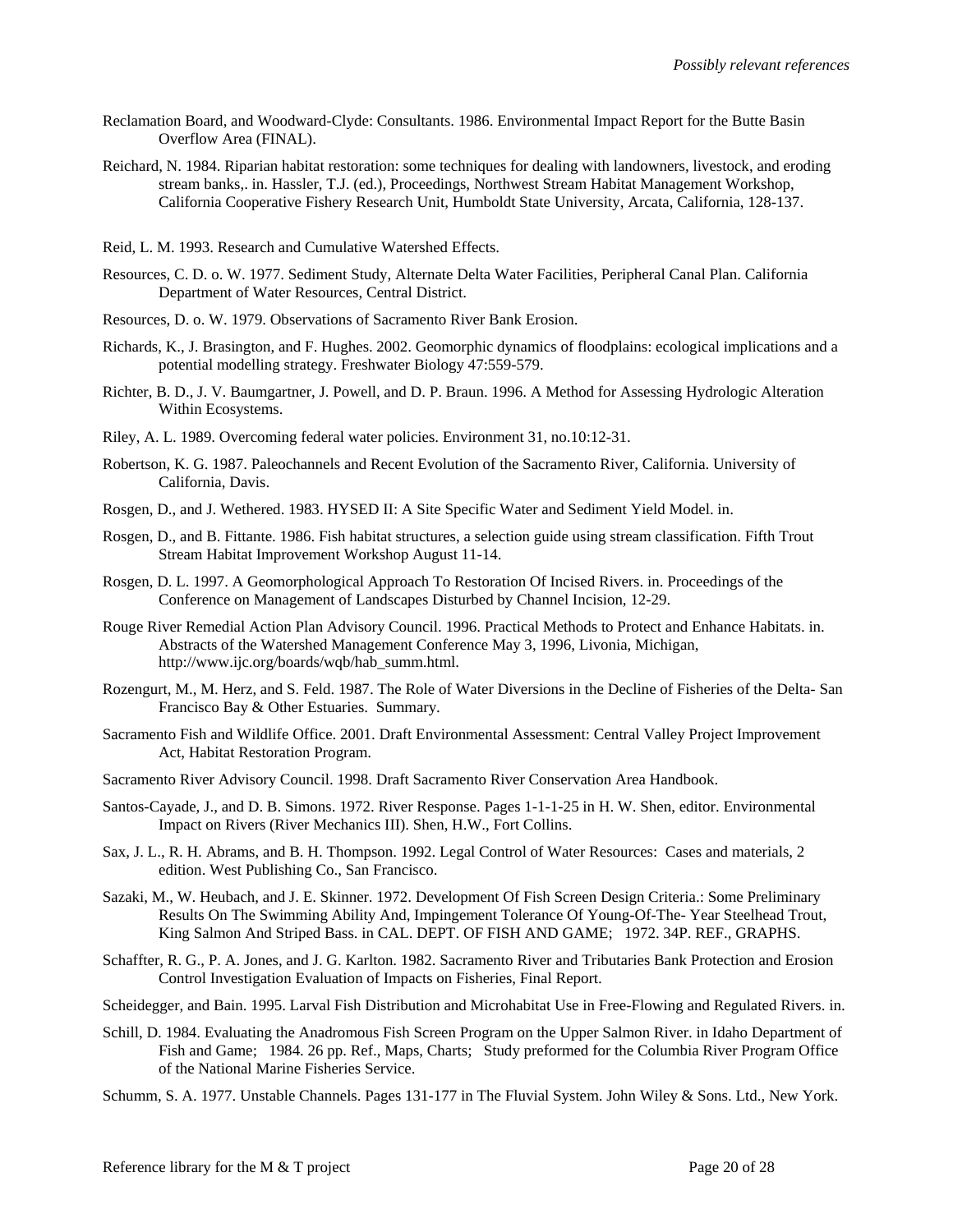- Schumm, S. A., and M. D. Harvey. 1986. Preliminary Geomorphic Evaluation of the Sacramento River (Red Bluff to Butte Basin). in.
- Schumm, S. A., and M. D. Harvey. 1986. Preliminary Geomorphic Evaluation of the Sacramento River (Red Bluff to Colusa). in.
- Schumm, S. A., and B. R. Winkley, editors. 1994. The Variability of Large Alluvial Rivers. ASCE Press, New York.
- Scott, M. L., M. A. Wondzell, and G. T. Able. 1993. Hydrograph Characteristics Relevant to the Establishment and Growth of Western Riparian Vegetation. in.
- Sedell, J. R., and R. L. Beschta. 1991. Bringing Back the "Bio" in Bioengineering. American Fisheries Society Symposium 10:160-175.
- Shaffer, B., US Fish and Wildlife Service, and US Bureau of Reclamation. 2000. Central Valley Wetlands Water Supply Investigations.
- Shields, F. D., Jr. 1982. Environmental Features for Flood-Control Channels. in.
- Shields, F. D., Jr., C. M. Cooper, and S. S. Knight. 1995. Experiment in stream restoration,. in. Journal of Hydraulic Engineering 121-6, 494-502.
- Shields, F. D., Jr., Knight, S. S., and Cooper, C. M. 1995. Rehabilitation of watersheds with incising channels,. in. Water Resources Bulletin, 31-6, 971-982.
- Shields, F. D., Jr. , C. M. Cooper, and S. Testa, III. 1995. Towards Greener Riprap: Environmental Considerations From Microscale to Macroscale,. in. River, Coastal and Shoreline Protection Using Riprap and Armourstone, John Wiley and Sons, Ltd., 558-573.
- Shields, F. D., Jr., and Cooper, C. M. 1997. Stream habitat restoration using spurs added to stone toe protection,. in. Proceedings of the Conference on Management of Landscapes Disturbed by Channel Incision, 667-672.
- Shields, F. D., Jr., Knight, S. S., and Cooper, C. M. 1997. Rehabilitation Of Warmwater Stream Ecosystems Following Channel Incision. in. Ecological Engineering 8, 93-116.
- Shields, F. D., A. Simon, and L. J. Steffen. 2000. Reservoir effects on downstream river channel migration. Environmental Conservation 27:54-66.
- Simon, A., A. Curini, S. E. Darby, and E. J. Langendoen. 2000. Bank and near-bank processes in an incised channel. Geomorphology 35:193-217.
- Simpson, R. G. 1976. Determination of Channel Capacity of the Sacramento River Between Ordbend and Glen, Butte, and Glen Counties, California.
- Skinner, J. E. 1973. A Functional Evaluation of a large Louver Screen Installation and Fish Facilities Research on California Water Diversion Projects. in.
- Slebodnick, D. S. 1976. Sutter Bypass Study. in.
- Slingerland, R., and N. D. Smith. 1998. Necessary Conditions for a Meandering-River Avulsion. Geology 26:435-438.
- Smith, L., W., California Department of Water Resources, and I. E. S. P. f. t. S.-S. J. Estuary. 1979. Progress Report on Clogging, Cleaning, and Corrosion Studies of Possible Fish Screens for the Proposed Peripheral Canal. Sacramento.
- Smith, L. W. a. D. A. F. 1979. Progress Report On Clogging, Cleaning, And Corrosion Studies Of Possible Fish Screens For The Proposed Peripheral Canal. ,. California Department of Water Resources.
- Smith, L. W. 1982. Clogging, cleaning, and corrosion study of possible fish screens for the proposed peripheral canal.
- Smith, C. E. 1998. Modeling high sinuosity meanders in a small flume. Geomorphology 25:19-30.
- Snider, and Titus. 2000. Timing, composition, and abundance of juvenile salmonid emigration emigration in the Sacramento River, October 1996-September 1997. in. Tech. Rept. No. 01-04.
- Somach, S. L. 1990. The American River decision: Balancing instream protection with other competing beneficial uses. Rivers 1, no.4:251-263.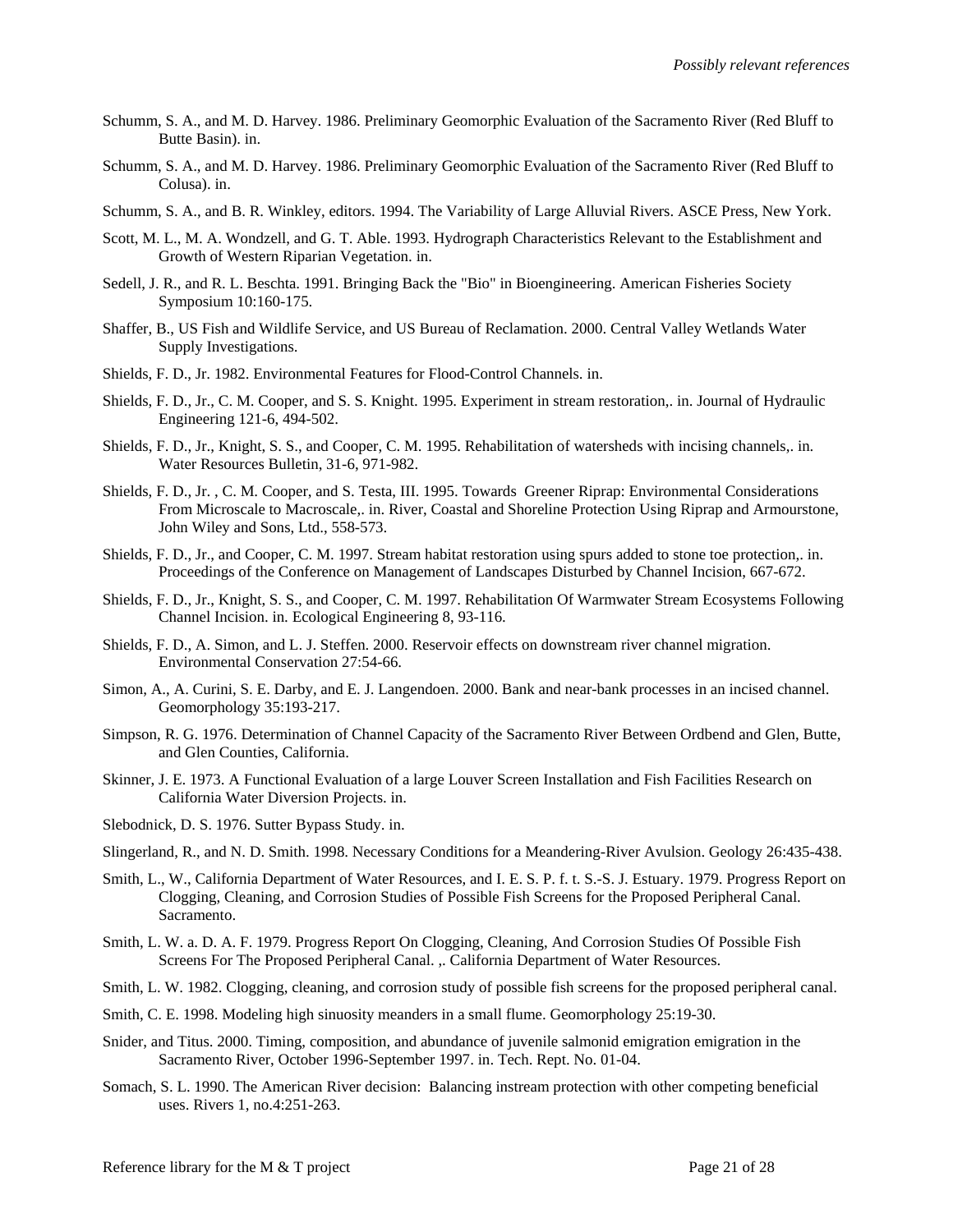South Pacific Division, S. D. 1999. Section 1135 Preliminary Restoration Plan.

- Sparks, R. E. 1995. Need for ecosystem management of large rivers and their floodplains. BioScience 45:168-182.
- Sperlock, H. 2000. Tehama-Colusa Canal Authority Fish Passage Improvement Project at the Red Bluff Diversion Dam. in <None Specified>. CH2MHILL, Redding, CA.
- State of California Resource Agency Department of Parks and Recreation. 1992. Procedural Guide for the Habitat Conservation Fund Program.
- State Reclamation Board, S. o. C. Various. Sacramento River Right 8 Easements Folder A1: Location maps for Construction Contracts 30, 29, 28, 27, and 16. in.
- State Reclamation Board, S. o. C. Various. Sacramento River Right 8 Easements Folder A2: Real Estate Parcel Information For Contracts 30, 29, 28, 27, 16, and 4. in.
- State Reclamation Board, S. o. C. Various. Sacramento River Right 8 Easements Folder B1: Location Maps for Construction Contracts 40A, 39, 38, 36, and 35. in.
- State Reclamation Board, S. o. C. Various. Sacramento River Right 8 Easements Folder B2: Real Estate Parcel Information For Contracts 40A, 39, 38, 37, 36, 35, and 34. in.
- State Water Contractors. 1985. Report on Future State Water Project Development.
- Stern, D. H., M. S. Stern, and Missouri Institute of River Studies. 1980. Effects of Bank Stabilization on the Physical and Chemical Characteristics of Streams and Small Rivers: An Annotated Bibliography. in. U.S. Fish and Wildlife Service, Office of Biological Services, Report 80/12.
- Stevens, and Miller. 1983. Effects of River Flow on Abundance of Young Chinook Salmon, American Shad, Longfin Smelt, and Delta Smelt in the Sacramento-San Joaquin River System. in.
- Stolum, H. 1996. River meandering as a self-organization process. Science 271:1710-1713.
- Stolum, H. 1998. Planform Geometry an ddynamics of meandering rivers. GSA Bulletin 110:1485-1498.
- Storfer, A. 1992. Baseline Habitat Inventory and Mapping for Sacramento River Bank Protection Project, third phase.
- Strange, E. M., P. B. Moyle, and T. C. Foin. 1992. Interactions between stochastic and deterministic processes in stream fish community assembly. Environmental Biology of Fishes 36:1-15.
- Studley, T. K., J. E. Baldbrige, and S. F. Railsback. 1996. Predicting fish population response to instream flow. Hydro Review:48-57.
- Sun, T., P. Meakin, T. Jossang, and K. Schwarz. 1996. A simulation model for meandering rivers. Water Resources Research 32:2937-2954.
- Sun, T., P. Meakin, and T. Jossang. 2001. A computer model for meandering rivers with multiple bed load sediment sizes 2. Computer simulations. Water Resources Research 37:2243-2258.
- Surface Water Resources. 1998. Glenn-Colusa Irrigation District Hamilton City Pumping Plant: Fish Screen Improvement Project Mitigation Implementation Plan Draft. in.
- Swales, and O'Hara. 1980. Instream Habitat Improvement Devices and Their Use in Freshwater Fisheries Management. in.
- Swanson, C., P. S. Young, and J. J. Cech. In press. Swimming in two-vector flows: performance and behavior of juvenile chinook salmon near a simulated screened water diversion. Transactions of American Fisheries Society.
- Taft, E. P., F. C. Winchell, T. C. Cook, and C. W. Sullivan. 1992. Introducing A 'Modular' Approach To Fish Screen Installation. in Hydro Review 11(7):36, 38, 40. 1992. FR 38(1).
- Tehama-Colusa Canal Authority. 1999. Fish Passage Improvement Project for the Red Bluff Diversion Dam. Briefing Paper. in.
- TEWARI, R. C., and R. P. GAUR. 1991. Structures And Sequences In Fine-Grained Point Bars Of Yamuna River Near Etawah, Uttar-Pradesh. Journal of the Geological Society of India 38:303-311.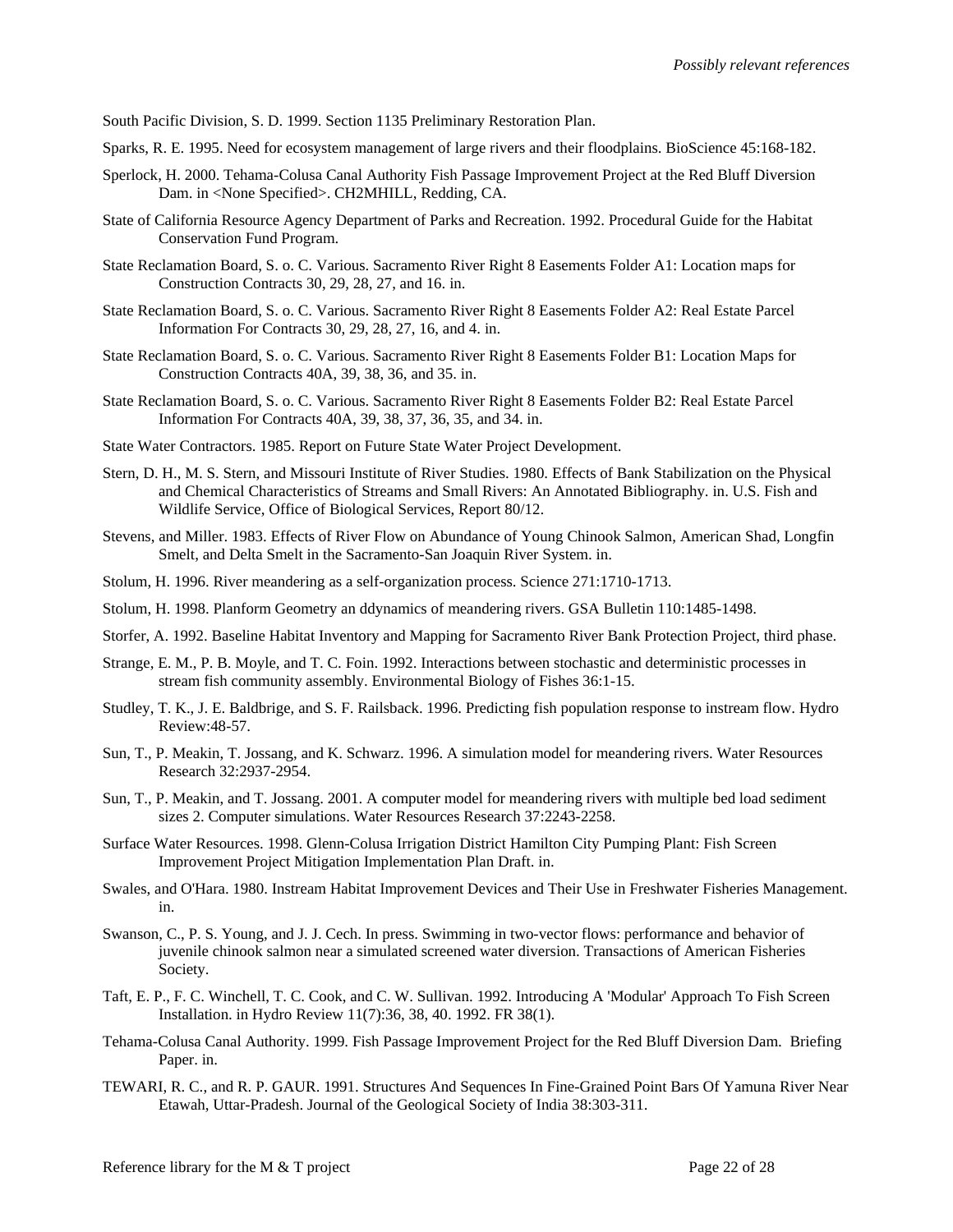The Nature Conservancy. 1997. Indicators of Hydrologic Alteration: User's Manual.

- The Nature Conservancy. 2000. The Nature Conservancy's Sacramento River Project.
- Thomas, H. E. 1970. Water laws and concepts. United States Geological Survey Circular 629:1-18.
- Thorne, C. R., Reed, S., and Doornkamp, J. C. 1996. A Procedure for Assessing River Bank Erosion Problems and Solution,. in. R&D Report 28, National Rivers Authority, Almondsbury, Bristol BS12 4UD.
- Thorne, C., I. Amarasinghe, J. Gardiner, C. Perala-Gardiner, R. Sellin, M. Geaves, and J. Newman. 1997. Bank Protection using Vegetation with Special Reference to Willows. Project Record.
- TNC. 1998. Sacramento River Project Riparian Forest Restoration Manual. in. The Nature Conservancy.
- Tubino, M. 1991. Growth of alternate bars in unsteady flow. Water Resources Research 27:37-52.
- Turnpenny, A. W. H. 1981. An Analysis Of Mesh Sizes Required For Screening Fishes At Water Intakes. Estuaries 4:363-368.
- U.S.Army Corps of Engineers, S. D. 1999. Sacramento and San Joaquin River Basins Comprehensive Study INTERIM REPORT. U.S. Army Corps of Engineers, Sacramento District, Sacramento, CA.
- United States Fish and Wildlife Service, and Anadromous Fish Restoration Program Core Group. 1997. Restoration Plan for the Anadromous Fish Restoration Program. A Plan to Increase Natural Production of Anadromous Fish in the Central Valley of California- Revised Draft.
- US Army Corps of Engineers. 1971. Sacramento River Bank Protection Project, California Environmental Working Paper. in.
- US Army Corps of Engineers. 1972. Sacramento River Bank Protection Project, California Draft Environmental Statement. in.
- US Army Corps of Engineers. 1975. Public Hearing Comments on Draft Report Wild and Scenic River Study, Sacramento River Study, Keswick Dam to Sacramento. in.
- US Army Corps of Engineers. 1979. Supplement to Final Environmental Statement, Sacramento River, Chico Landing to Red Bluff, California, Bank Protection Project. Evaluation of impacts from disposal of dredged or Fill Material Into Water of the United States and Associated Wetlands.
- US Army Corps of Engineers. 1979. Public Meeting In the Matter of: Sacramento River Bank Protection Project Proposed Mitigation. in.
- US Army Corps of Engineers. 1979. Public Meeting Sacramento River Bank Protection Project. in.
- US Army Corps of Engineers. 1979. Draft Report: Sacramento River Bank Protection Project, California, First Phase Fish and Wildlife Mitigation Plan. in.
- US Army Corps of Engineers. 1980. Fish and Wildlife Program for Sacramento River Bank Protection Project California First Phase. in.
- US Army Corps of Engineers. 1981. Environmental Assessment: Sacramento River and Tributaries Bank Protection and Erosion control Investigation. Draft. in.
- US Army Corps of Engineers. 1981. Sacramento River and Tributaries Bank Protection and Protection Control Investigation California. in. U.S. Army Corps of Engineers.
- US Army Corps of Engineers. 1983. Final Supplement II to Final Environmental Impact Statement. Sacramento River, Chico Landing to Red Bluff Project. in.
- US Army Corps of Engineers. 1983. Record of Decision (ROD) for the Sacramento river, Chico Landing to Red Bluff Project, California, July 28, 1983 and a Supplemental Information report (SIR) for work at Sites 209.5R and 227.5L. 1983 July 26.
- US Army Corps of Engineers. 1983. S.R.B.P.P. Phase III folder (Appendix A Areal Photos). in.
- US Army Corps of Engineers. 1984. Sacramento River Aerial Atlas.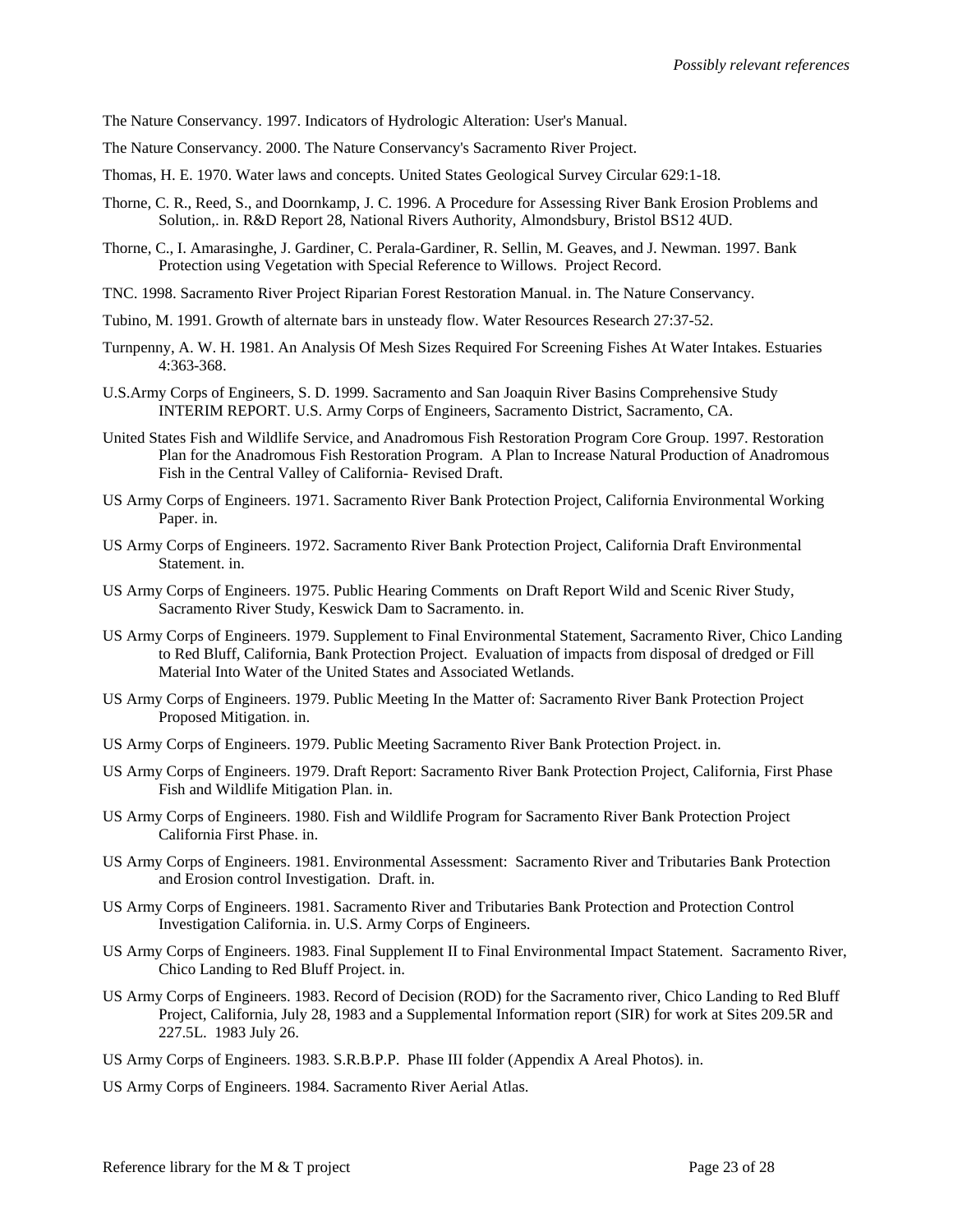- US Army Corps of Engineers. 1984. Supplemental Information Report II (SIR-II) for the Sacramento River, Chico Landing to Red Bluff, California, Bank Protection Project.
- US Army Corps of Engineers. 1985. Sacramento River Bank Protection Project, Final Supplement II to Final Environmental Impact Statement.
- US Army Corps of Engineers. 1985. Sacramento RiverFish Gravel and Butte Basin Flow Split Studies Meeting & Field Reconnaissance Information Packet. in.
- US Army Corps of Engineers. 1985. Final Suppement II To Final Environmental Impact Statement (Sacramento River Bank Protection Project). in.
- US Army Corps of Engineers. 1986. Sacramento River and Tributaries Bank Protection and Erosion Control Investigation California. in.
- US Army Corps of Engineers. 1986. Data on Riparian Vegetation, Existing and Proposed Bank Protection, Public Works and Lands Acquisition.
- US Army Corps of Engineers. 1986. Sacramento River: Data on Riparian Vegetation Existing and Proposed Bank Protection, Public Works and Lands Acquisition. in.
- US Army Corps of Engineers, and CRB. 1987. Sacramento River Bank Protection Project (Butte Basin Reach) Draft Supplement III to Final Environmental Impact Statement and Draft Environmental Impact Report. in, US Army Corps of Engineers

California Reclamation Board.

- US Army Corps of Engineers. 1988. Sacramento River Bank Protection Project, Final Supplement III to Final Environmental Impact Statement and Final Impact Report. in. US Army Corps of Engineers.
- US Army Corps of Engineers. 1988. Final Supplement III E.I.S. and Final E.I.R. S.R.B.P.P. (Butte Basin Reach). in.
- US Army Corps of Engineers. 1988. Final Supplement III to Final Environmental Impact Statement and Final Environmental Impact Report Butte Basin Reach Sacramento River Bank Protection Project. in.
- US Army Corps of Engineers. 1989. Environmental Assessment/Site Specific Review, SRBPP Contract 45: Georgiana Slough, Sutter Slough, Steamboat Slough, and Sacramento River, CA. in.
- US Army Corps of Engineers. 1993. Sacramento River Bank Protaction Project Emergency Contract 42C Description of Emergency action and Potential impacts to Winter-Run Chinook Salmon for Initiation of Emergency Formal Consultation with the National Marine Fisheries Service. in.
- US Army Corps of Engineers. 1994. Upper Sacramento River Fish and Wildlife Habitat Restoration, California.
- US Army Corps of Engineers. 1995. Sacramento River Fish Migration, California Reconnaissance Report. in.
- US Army Corps of Engineers. 1996. Integrated Project Modification Report and Environmental Assessment/Initial Study, Murphy Slough, California Habitat Restoration. in.
- US Army Corps of Engineers. 1996. Draft Project Modification Report and Environmental Assessment Murphy Slough, California Habitat Restoration.
- US Army Corps of Engineers. 1996. Sacramento River Bank Protection Project, California General Reevaluation Report Project Study Plan.
- US Army Corps of Engineers. 1997. Office Report Hamilton City, California Feasibility Investigation.
- US Army Corps of Engineers. 1997. Bioengineering for Streambank Erosion Control Report 1 Guidelines Environmental Impact Research Program. in.
- US Army Corps of Engineers. 1997. Environmental Site Assessment Sacramento River, Upper Sacramento River. in.
- US Army Corps of Engineers. Various. Sac Bank Notes. in.
- US Army Engineer District, S. 1983. Final Supplement II to Final Environmental Impact Statement -- Sacramento River, Chico Landing to Red Bluff Project. in.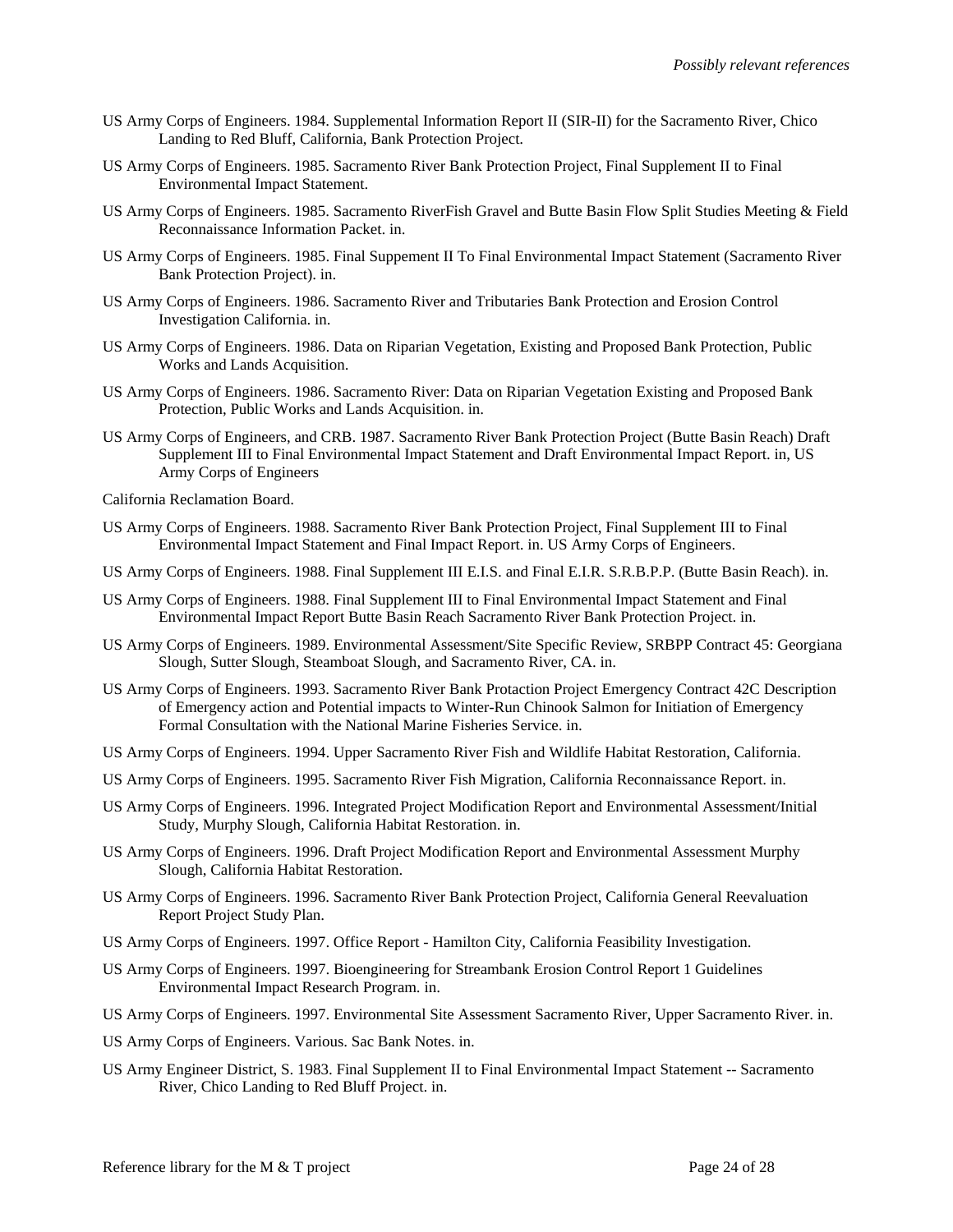US Bureau of Reclamation. 1983. Coleman National Fish Hatchery and Keswick Fish Trap. in.

- US Bureau of Reclamation. 1983. Fishery problems at Anderson-Cottonwood Irrigation District Diversion Dam, Sacramento River, CA. in.
- US Bureau of Reclamation, US Army Corps of Engineers, California Department of Fish and Game, Glenn-Colusa Irrigation District, US Fish and Wildlife Service, and National Marine Fisheries Service. 1997. Hamilton City, Fish Screen. in.
- US Bureau of Reclamation, US Army Corps of Engineers, California Department of Fish and Game, Glenn-Colusa Irrigation District, US Fish and Wildlife Service, and National Marine Fisheries Service. 1997. Hamilton City Pumping Plant Fish Screen Improvement Project APPENDICES DRAFT EIR/EIS. in.
- US Bureau of Reclamation, US Army Corps of Engineers, and e. al. 1997. Hamilton City Pumping Plant Fish Screen Improvement Project: Environmental Impact Report/Environmental Impact Statement (EIR/EIS). Sacramento.
- US Bureau of Reclamation. 1998. Fish Screen Improvement Project final EIR/EIS hamilton City Pumping Plant Fish Screen Improvement Project, Final Environmental IUmpact Report/Environmental Impact Statement. Sacramento.
- US Department of Agriculture, F. S., US Department of the Interior, and US Fish and Wildlife Service. 1997. Watershed Analysis Report, Thomes Creek Watershed.
- US Department of Fish and Wildlife. 1976. Fish and Wildlife Management Plan for Sacramento River Bank Protection Project, California. in.
- US Department of the Interior. 1978. Fish and Wildlife Problems, Opportunities and Solutions. Total Water Management Study for the Central Valley Basin, California.
- US Department of the Interior, B. o. R. 1983. Central Valley Fish and Wildlife Management Study: Predation of Anadramous Fish in the Sacramento River, CA.
- US Department of the Interior. 1984. Willow Planting for Riparian Habitat Improvement.
- US Department of the Interior, B. o. R. 1984. Central Valley Fish and Wildlife Management Study. A Concept for Resolving Wildlife Habitat, Recreation Access, and Crop Damage Problems, Sacramento River Riparian Zone, CA.
- US Department of the Interior, B. o. R. 1985. Central Valley Fish and Wildlife Management Study: Fishery Problems at Red Bluff Diversion Dam and Tehama-Colusa Canal Fish Facilities. in.
- US Department of the Interior. 1985. Central Valley Fish and Wildlife Management Study: A concept for Resolving Wildlife Habitat, Recreation Access, and Crop Damage Problems, Sacramento River Riparian Zone, CA Special Report DRAFT. in.
- US Department of the Interior, B. o. R. 1986. Central Valley Fish and Wildlife Management Study. Impacts of Suspended Sediment and Turbidity on Salmon, Steelhead and Sport Fishing, Sacramento River, California. FINAL special report. in.
- US Department of the Interior, B. o. R. 1986. Central Valley Fish and Wildlife Management Study. A concept for Resolving Wildlife Habitat, Recreation Access, and Crop Damage Problems, Sacramento River Riparian Zone, California. Special Report.
- US Department of the Interior. 1986. Sacramento River Chico Landing Red Bluff Project Juvenile Salmon Study. in.
- US Department of the Interior. 1986. Sacramento River Glenn to Red Bluff Spawning Survey Fall 1985. in.
- US Department of the Interior. 1987. Evaluation of Environmental Measures and Wildlife Values of Sacramento River Bank Protection Sites, Units 27-36 of Phase II, Part 1. in.
- US Department of the Interior. 1988. Cooperative National Park Resources Study Unit.
- US Department of the Interior. 1990. Riparian Management and Channel Evolution. in.
- US Department of the Interior. 1992. Sacramento Basin Fish Habitat Improvement Study, Plan of Study. in.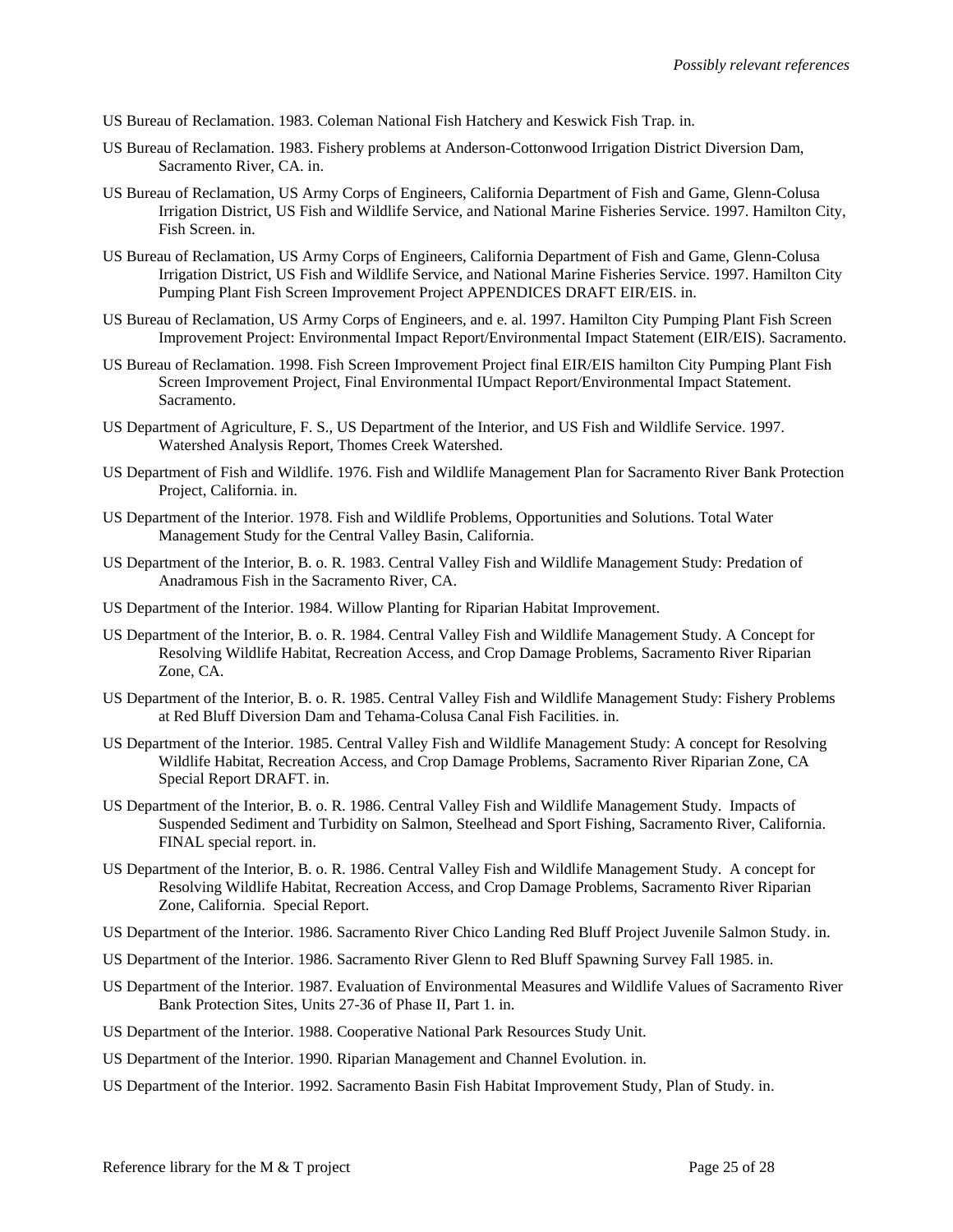- US Department of the Interior. 1993. Pre- and Post-Construction Monitoring Results at Three Experimental Dredge-Berm Mitigation Structures, Lower Sacramento River, CA (1989-1992). in.
- US Department of the Interior, C. V. P. 1999. Comprehensive Assessment and Monitoring Program (CAMP). Annual Report 1998.
- US Environmental Protection Agency. 1998. Urbanization and Streams: Studies of Hydrologic Impacts. in. EPA Office of Water http://www.epa.gov/OWOW/NPS/urbanize/report.html.
- US Fish and Wildlife Service, US Army Corps of Engineers, California Department of Fish and Game, and National Marine fisheries Service. 1986. Terrestrial Habitat Evaluation Procedure (1980 HEP) for the Butte Basin Reach Sacramento River Bank Protection Project.
- US Fish and Wildlife Service. 1987. Coleman National Fish Hatchery Station Development Plan.
- US Fish and Wildlife Service. 1989. The Impacts of Squawfish Predation on Juvenile Chinook Salmon at Red Bluff Diversion Dam and Other Locations in the Sacramento River. in.
- US Fish and Wildlife Service. 1990. Bank Protection Project: Contract 45 & Cahce Sl./Yolo Bypass -- An Impacts and Compensation Needs Analysis Using Habitat Evaluation Procedures. in.
- US Fish and Wildlife Service. 1991-1994 FY. Sacramento Bank Protection FWS Scopes/Status Reports. in.
- US Fish and Wildlife Service. 1992. Final Report Juvenile Salmon Study Butte Basin Reach Sacramento River Bank Protection Project. in.
- US Fish and Wildlife Service. 1992. Juvenile Salmon StudyButte Basin Reach Sacramento River Bank Protection Project. in.
- US Fish and Wildlife Service. 1995. Working Paper on restoration neeeds: habitat restoration at double natural production of anadromous fish inthe Central Valley of California. U.S. Fish and Wildlife Services under the direction of hte Anandromous Fish Restoration Program Core Group, Stockon, CA.
- US Fish and Wildlife Service. 1995. Administrative Draft, Fish and Wildlife Coordination Act Report, Glenn-Colusa Irrigation District Fish Screen Improvement Project, Hamilton City Pumping Plant, Glenn County.
- US Fish and Wildlife Service. 1995. Working Paper on Restoration Needs: Habitat Restoration Actions to Double Natural Production of Anadromous Fish in the Central Valley of California, Volume I.
- US Fish and Wildlife Service. 1995. Working Paper on Restoration Needs: Habitat Restoration Actions to Double Natural Production of Anadromous Fish in the Central Valley of California, Volume II.
- US Fish and Wildlife Service. 1995. Working Paper on Restoration Needs: Habitat Restoration Actions to Double Natural Production of Anadromous Fish in the Central Valley of California, Volume III.
- US Fish and Wildlife Service, and Anadromous Fish Restoration Program Core Group. 1995. Draft Anadromous Fish Restoration Plan. A Plan to Increase Natural Production of Anadromous Fish in the Central Valley of California.
- US Fish and Wildlife Service. 1997. Identification of the Instream Flow Requirements for Anadromous Fish in the Streams within the Central Valley of California: Annual Progress Report, Fiscal Year 1997. in. USFWS.
- US Fish and Wildlife Service. 1998. Endangered Species Consultation Handbook : Procedures for Conducting Consutation And Conference Activities Under Section 7 of the Endangered Species Act. in.
- US Fish and Wildlife Service. 1998. Identification of the Instream Flow Requirements for Anadromous Fish in the Streams within the Central Valley of California: Annual Progress Report, Fiscal Year 1998. in. USFWS.
- US Fish and Wildlife Service. 1998. Seasonal Fish Densities Near River Banks Treated with Various Stablization Methods. in.
- US Fish and Wildlife Service. 2001. Identification of the Instream Flow Requirements for Anadromous Fish in the Streams within the Central Valley of California: Annual Progress Report, Fiscal Year 2001. in. USFWS.
- US Fish and Wildlife Service National Fishery Research Center. 1988. Draft Study Proposal: Density-Dependent Growth and Mortality of Juvenile Chinook Salmon in the Sacto. River, CA. in.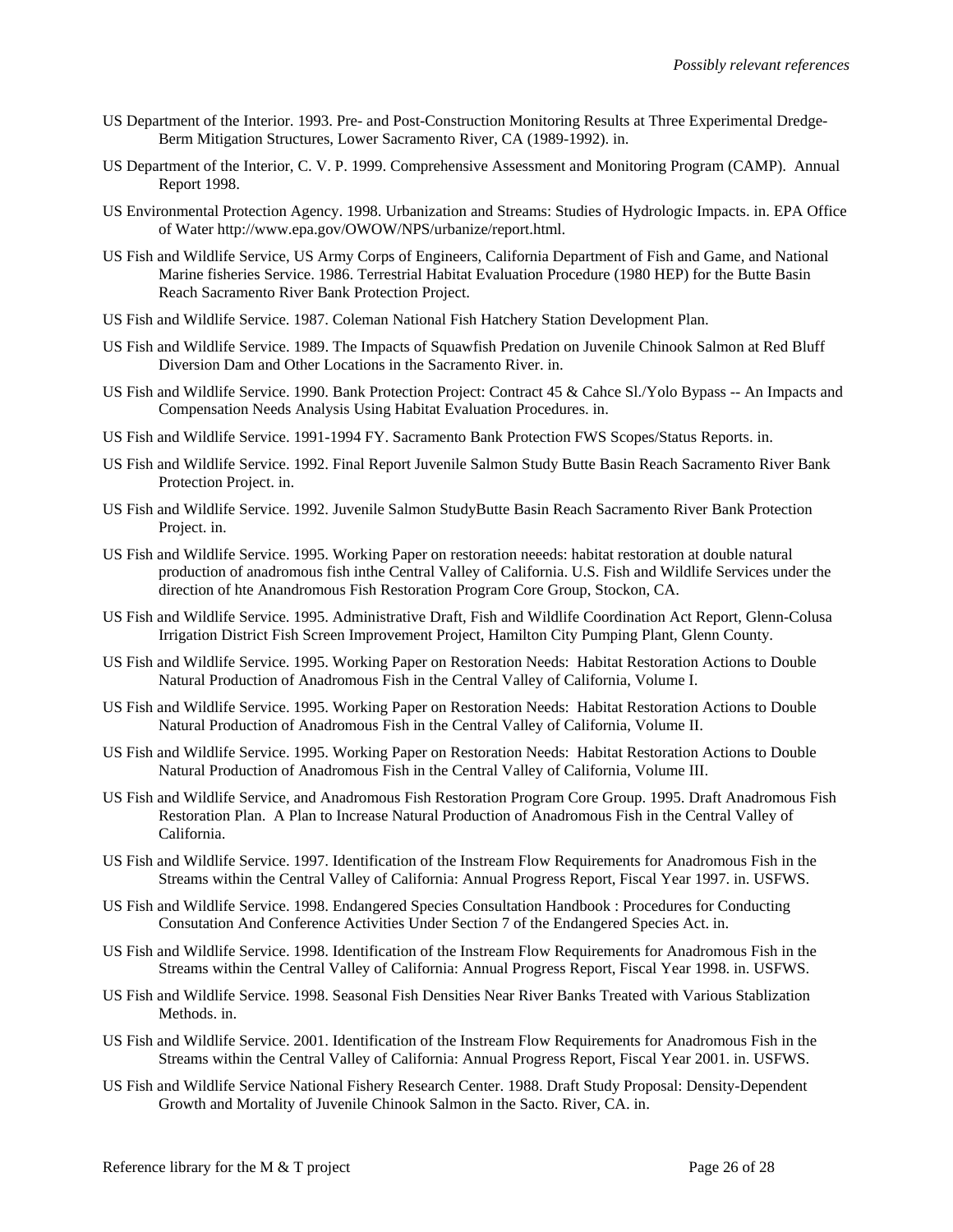- US Fish and Wildlife Services. 1987. A Summary Water Development and Management in the Central Valley of California and the Public Trust.
- US Forest Service. 1983. Methods for Evaluating Stream, Riparian, and Biotic Conditions. in.
- USDA, and Forest Service. 1978. Strategies for Protection and Management of Floodplain Wetlands and Other Riparian Ecosystems.
- USDA. 1980. Fish Migration and Fish Passage: A Practical Guide to solving Fish Passage Problems. in.
- USDA. 1985. Riparian Ecosystems and their Management: Reconciling Conflicting Uses.
- USDA, USEPA, USDC, and Various. 1998. Stream corridor Restoration: Principles, Practices, and Processes. 2 ed.
- USDA Forest Service. 1979. Influence of Forest and Rangeland Management on Anadromous Fish Habitat in the Western United States and Canada. in.
- UWMA. 1995. Restoration & Management Notes (Volume 13, number 1).
- Vannote, R. L., G. W. Minshall, K. W. Cummins, J. R. Sedell, and C. E. Cushing. 1980. The River Continuum Concept. in.
- Waldvogel, J. 1990. Proceedings of the Eighth Annual California Salmon, Steelhead and Trout Restoration Conference.
- Wales, J. H. 1945. A new fish screen for hatchery use. in California Fish and Game [Davis] Vol.31(3), pp. 157-159; 1945.
- Wales, J. H. 1948. California's fish screen program. in California Fish and Game [Davis] Vol.34(2), pp. 45-51; 1948.
- Wales, J. H., E. W. Murphey, and J. Handley. 1950. Perforated plate fish screens. in California Fish and Game [Davis] Vol.36(4), pp. 392-403; 1950.
- Wang, J. 1986. Fishes of the Sacramento-San Joaquin Estuary and Adjacent Waters, California: A Guide to the Early Life Histories. in. IEP Technical Reports, No. 9, OUT OF PRINT, ONLINE VERSION AVAIL.
- Ward, B. R., and P. A. Slaney. 1981. Further evaluation of structures for the improvement of salmonid rearing habitat in coastal streams of British Columbia,. in. Hassler, T.J. (ed.), Proceedings, Northwest Stream Habitat Management Workshop, California Cooperative Fishery Research Unit, Humboldt State University, Arcata, California, 99-108.
- Ward, D. L., Nigro, A.A., Farr, R.A., and Knutsen, C.J. 1994. Influence of waterway development on migrational characteristics of juvenile salmonids in the Lower Willamette River, Oregon,. in. North American Journal of Fisheries Management, 14, 362-371.
- Ward, J. V., and J. A. Standford. 1995. Ecological Connectivity in Alluvial River ecosystems and Its Disruption by Fow Regulation.
- Warner, R. E., and K. M. Hendrix. 1984. California Riparian Systems: Ecology, Conservation, and Productive Management.
- Warren, C. E. 1979. Toward Classification and Rationale for Watershed Management and Stream Protection. in. U.S. Environmental Protection Agency, Ecological Research Series EPA-600/3-79-059.
- Water Education Foundation. 1995. Layperson's guide to Flood Management.
- Waters, W. E., and D. C. Erman. 1990. Research Methods: Concept and Design. Pages 1-33 in Methods For Fish Biology. American Fisheries Society.
- Watson, M. 1999. Glenn-Colusa Irrigation District Fish Screen Improvement Project Guidance Manual for Fish Protection Evaluation and Monitoring Program. 1 ed.
- Webb, F. J., Jr. 1989. Proceedings of the Sixteenth Annual Conference on Wetlands Restoration and Creation.
- Weibel, U. 1991. Fish fauna of the northern upper Rhine -- new results of fish screen

sampling at power stations.